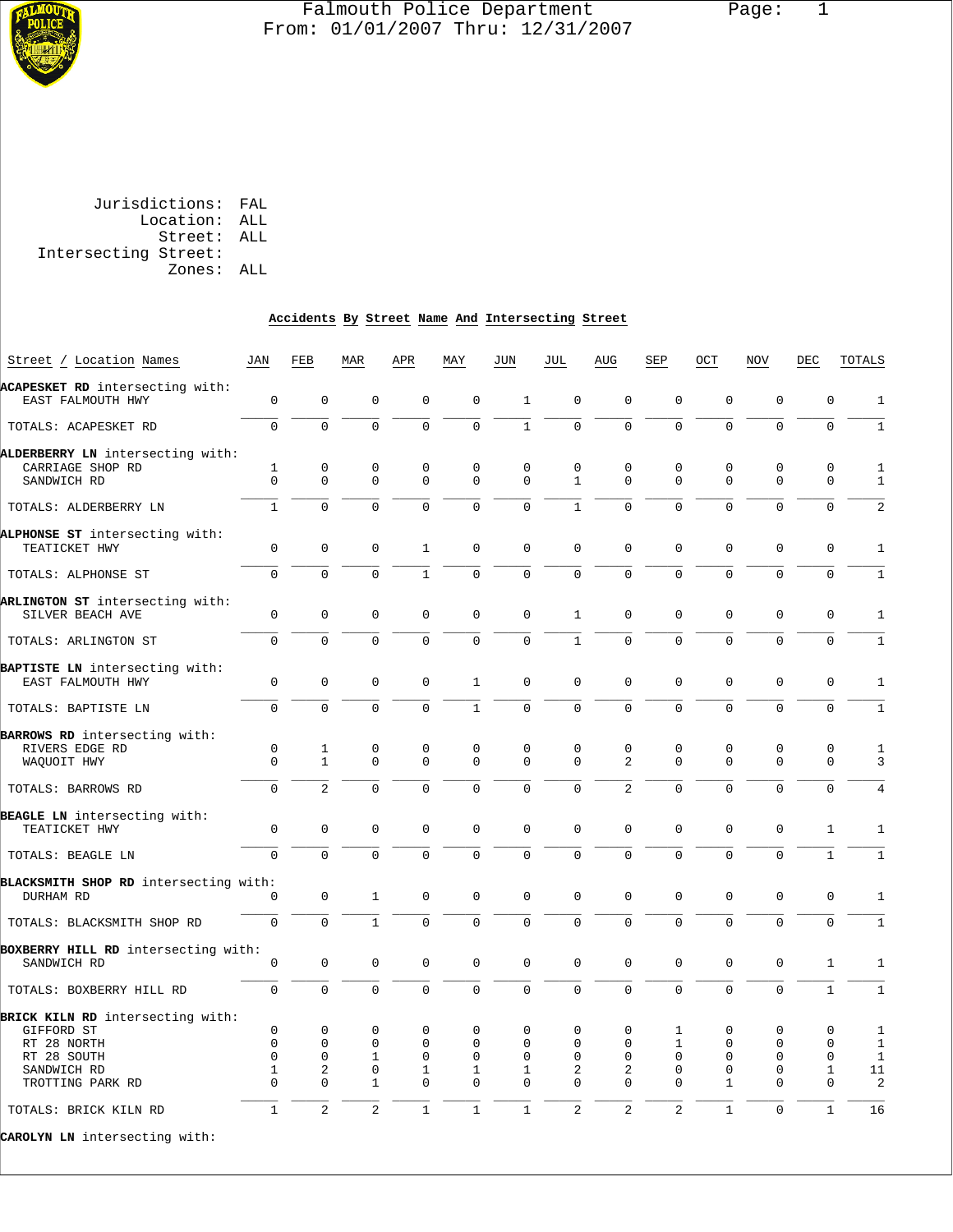# Falmouth Police Department Page: 2 From: 01/01/2007 Thru: 12/31/2007

| EAST FALMOUTH HWY                                     | $\mathbf 0$   | 0                        | $\mathbf 0$             | $\mathbf 0$             | 0                 | 1                    | 0                        | $\Omega$             | $\Omega$             | $\Omega$             | 0                        | 0                 | 1                 |
|-------------------------------------------------------|---------------|--------------------------|-------------------------|-------------------------|-------------------|----------------------|--------------------------|----------------------|----------------------|----------------------|--------------------------|-------------------|-------------------|
| TOTALS: CAROLYN LN                                    | $\Omega$      | $\mathbf 0$              | $\Omega$                | $\Omega$                | $\Omega$          | $\mathbf{1}$         | $\mathbf 0$              | $\mathbf 0$          | $\Omega$             | $\Omega$             | $\Omega$                 | $\Omega$          | $\mathbf{1}$      |
| CARRIAGE SHOP RD intersecting with:<br>ALDERBERRY LN  | 1             | 0                        | 0                       | 0                       | 0                 | 0                    | 0                        | $\mathbf 0$          | 0                    | 0                    | 0                        | 0                 |                   |
|                                                       |               |                          |                         |                         |                   |                      |                          |                      |                      |                      |                          |                   | 1                 |
| COLLINS RD                                            | $\Omega$      | $\mathbf{0}$             | $\mathbf 0$             | $\mathbf 0$             | $\mathbf 0$       | $\mathbf{1}$         | $\Omega$                 | $\Omega$             | $\Omega$             | $\Omega$             | 0                        | $\mathbf 0$       | $\mathbf{1}$      |
| OLD BARNSTABLE RD<br>SANDWICH RD                      | 0<br>$\Omega$ | $\mathbf{0}$<br>$\Omega$ | $\mathbf 0$<br>$\Omega$ | $\mathbf 0$<br>$\Omega$ | $\mathbf{0}$<br>1 | $\Omega$<br>$\Omega$ | $\Omega$<br>$\mathbf{1}$ | $\Omega$<br>$\Omega$ | $\Omega$<br>$\Omega$ | $\Omega$<br>$\Omega$ | $\mathbf{1}$<br>$\Omega$ | 0<br>$\mathbf{1}$ | $\mathbf{1}$<br>3 |
| TOTALS: CARRIAGE SHOP RD                              | $\mathbf{1}$  | $\Omega$                 | $\Omega$                | $\Omega$                | $\mathbf{1}$      | $\mathbf{1}$         | $\mathbf{1}$             | $\Omega$             | $\Omega$             | $\Omega$             | $\mathbf{1}$             | $\mathbf{1}$      | 6                 |
| CENTRAL AVE intersecting with:                        |               |                          |                         |                         |                   |                      |                          |                      |                      |                      |                          |                   |                   |
| EAST FALMOUTH HWY                                     | 0             | 0                        | 0                       | $\mathbf 0$             | 0                 | 0                    | 1                        | 0                    | 0                    | 0                    | 1                        | 0                 | 2                 |
| EEL RIVER RD                                          | $\Omega$      | $\Omega$                 | $\mathbf 0$             | $\mathbf 0$             | $\Omega$          | $\Omega$             | $\Omega$                 | $\Omega$             | $\Omega$             | $\Omega$             | $\mathbf{1}$             | 0                 | $\mathbf{1}$      |
| HANSON CIR                                            | $\Omega$      | $\mathbf{0}$             | $\mathbf 0$             | $\mathbf 0$             | $\mathbf 0$       | 0                    | $\Omega$                 | $\Omega$             | $\Omega$             | $\Omega$             | $\mathbf{1}$             | 0                 | $1\,$             |
| PEYTON PL                                             | $\Omega$      | $\Omega$                 | $\Omega$                | $\Omega$                | $\mathbf{1}$      | $\mathbf 0$          | $\Omega$                 | $\Omega$             | $\Omega$             | $\Omega$             | $\Omega$                 | $\Omega$          | $\mathbf{1}$      |
| TOTALS: CENTRAL AVE                                   | $\Omega$      | $\Omega$                 | $\Omega$                | $\Omega$                | 1                 | $\Omega$             | 1                        | $\Omega$             | $\Omega$             | $\Omega$             | 3                        | 0                 | 5                 |
| CENTRAL PARK CT intersecting with:<br>LITTLE ROCK AVE | 0             | $\mathbf 0$              | $\mathbf 0$             | $\mathbf 0$             | $\mathbf 0$       | $\mathbf 0$          | $\mathbf{1}$             | $\mathbf{0}$         | $\mathbf 0$          | $\mathbf 0$          | 0                        | $\mathbf 0$       | 1                 |
|                                                       | $\Omega$      | $\Omega$                 | $\Omega$                | $\Omega$                | $\Omega$          | $\mathbf 0$          | $\mathbf{1}$             | $\mathbf 0$          | $\Omega$             | $\Omega$             | $\Omega$                 | $\mathbf 0$       | $\mathbf{1}$      |
| TOTALS: CENTRAL PARK CT                               |               |                          |                         |                         |                   |                      |                          |                      |                      |                      |                          |                   |                   |
| CHESTER ST intersecting with:                         |               |                          |                         |                         |                   |                      |                          |                      |                      |                      |                          |                   |                   |
| COUNTY RD                                             | 0             | 0                        | 0                       | 0                       | 1                 | 0                    | $\mathbf 0$              | $\mathbf 0$          | 0                    | 0                    | 0                        | 0                 | 1                 |
| WILD HARBOR RD                                        | $\Omega$      | $\Omega$                 | $\mathbf 0$             | $\Omega$                | $\Omega$          | $\Omega$             | $\mathbf{1}$             | $\Omega$             | $\Omega$             | $\Omega$             | $\Omega$                 | $\Omega$          | $\mathbf{1}$      |
| TOTALS: CHESTER ST                                    | $\mathbf{0}$  | $\Omega$                 | $\Omega$                | $\Omega$                | $\mathbf{1}$      | $\Omega$             | $\mathbf{1}$             | $\Omega$             | $\Omega$             | $\Omega$             | $\Omega$                 | $\mathbf 0$       | 2                 |
| CHURCH ST intersecting with:                          |               |                          |                         |                         |                   |                      |                          |                      |                      |                      |                          |                   |                   |
| WOODS HOLE RD                                         | $\Omega$      | 0                        | $\mathbf 0$             | $\mathbf{1}$            | $\Omega$          | $\mathbf 0$          | $\mathbf{0}$             | $\Omega$             | $\mathbf{1}$         | $\Omega$             | 0                        | $\mathbf 0$       | 2                 |
| TOTALS: CHURCH ST                                     | $\Omega$      | $\Omega$                 | $\mathbf 0$             | $\mathbf{1}$            | $\Omega$          | $\mathbf 0$          | $\mathbf 0$              | $\mathbf 0$          | $\mathbf{1}$         | $\Omega$             | $\Omega$                 | $\mathbf 0$       | 2                 |
| CHURCHILL DR intersecting with:                       |               |                          |                         |                         |                   |                      |                          |                      |                      |                      |                          |                   |                   |
| SEACOAST SHORES BLVD                                  | $\mathbf{0}$  | $\mathbf 0$              | $\mathbf 0$             | $\mathbf 0$             | $\mathbf 0$       | $\mathbf 0$          | $\mathbf 0$              | $\mathbf{0}$         | $\mathbf 0$          | $\mathbf{1}$         | $\mathbf{0}$             | $\mathbf 0$       | 1                 |
| TOTALS: CHURCHILL DR                                  | $\Omega$      | $\Omega$                 | $\Omega$                | $\Omega$                | $\Omega$          | $\Omega$             | $\Omega$                 | $\Omega$             | $\Omega$             | $\mathbf{1}$         | $\Omega$                 | $\Omega$          | $\mathbf{1}$      |
| CLINTON AVE intersecting with:                        |               |                          |                         |                         |                   |                      |                          |                      |                      |                      |                          |                   |                   |
| SHORE ST                                              | 0             | $\mathsf 0$              | $\mathsf 0$             | $\mathbf{0}$            | $\mathbf 0$       | 0                    | $\mathbf 0$              | $\mathbf 0$          | $\mathbf 0$          | $\mathsf 0$          | 0                        | $\mathbf{1}$      | 1                 |
| TOTALS: CLINTON AVE                                   | $\mathbf 0$   | $\Omega$                 | $\mathbf 0$             | $\mathbf 0$             | $\Omega$          | $\mathbf 0$          | $\mathbf 0$              | $\mathbf 0$          | $\Omega$             | $\mathsf{O}$         | $\Omega$                 | $\mathbf{1}$      | $\mathbf{1}$      |
| CLOVERFIELD WAY intersecting with:                    |               |                          |                         |                         |                   |                      |                          |                      |                      |                      |                          |                   |                   |
| RT 151                                                | 1             | $\mathsf 0$              | $\mathbf 0$             | $\mathbf 0$             | $\mathbf 0$       | $\mathbf 0$          | $\mathbf 0$              | $\mathbf 0$          | $\Omega$             | 0                    | 0                        | $\mathbf 0$       | 1                 |
| TOTALS: CLOVERFIELD WAY                               | $\mathbf{1}$  | $\mathbf{0}$             | $\mathbf 0$             | $\mathbf{0}$            | $\Omega$          | $\mathbf 0$          | $\mathbf 0$              | $\mathbf 0$          | $\mathbf 0$          | $\mathbf 0$          | 0                        | $\mathbf 0$       | $\mathbf{1}$      |
| COLLINS RD intersecting with:                         |               |                          |                         |                         |                   |                      |                          |                      |                      |                      |                          |                   |                   |
| CARRIAGE SHOP RD                                      | 0             | 0                        | 0                       | 0                       | 0                 | $\mathbf{1}$         | 0                        | 0                    | 0                    | 0                    | 0                        | 0                 | 1                 |
| TOTALS: COLLINS RD                                    | 0             | $\mathsf{O}\xspace$      | 0                       | $\mathbf 0$             | $\mathsf{O}$      | $\mathbf{1}$         | $\mathbf 0$              | $\mathsf{O}\xspace$  | 0                    | $\mathsf{O}$         | 0                        | $\mathsf 0$       | $\overline{1}$    |
| COUNTY RD intersecting with:                          |               |                          |                         |                         |                   |                      |                          |                      |                      |                      |                          |                   |                   |
| CHESTER ST                                            | 0             | 0                        | 0                       | 0                       | 1                 | 0                    | 0                        | 0                    | 0                    | 0                    | 0                        | 0                 | $\mathbf{1}$      |
| OLD MAIN RD                                           | 0             | 0                        | 0                       | 0                       | 0                 | 0                    | 1                        | $\mathbf 0$          | 0                    | 0                    | 0                        | 0                 | $\mathbf{1}$      |
| PINE ST                                               | $\Omega$      | 0                        | $\mathbf 1$             | 0                       | 0                 | 0                    | 0                        | 0                    | $\Omega$             | $\Omega$             | 0                        | 0                 | $\mathbf{1}$      |
| TOTALS: COUNTY RD                                     | 0             | $\mathbf{0}$             | $\mathbf{1}$            | $\mathbf 0$             | $\mathbf{1}$      | $\mathsf{O}$         | $\mathbf{1}$             | $\mathsf 0$          | 0                    | $\mathbf 0$          | 0                        | $\mathbf 0$       | $\mathbf{3}$      |
| CROYDEN DR intersecting with:                         |               |                          |                         |                         |                   |                      |                          |                      |                      |                      |                          |                   |                   |
| SEACOAST SHORES BLVD                                  | 0             | $\mathsf 0$              | 0                       | 0                       | 0                 | 0                    | 0                        | $\mathbf 0$          | 0                    | 0                    | 0                        | $\mathbf{1}$      | $\mathbf{1}$      |
| TOTALS: CROYDEN DR                                    | $\mathbf 0$   | $\mathbf 0$              | $\mathsf{O}\xspace$     | $\mathsf 0$             | $\mathbf 0$       | $\mathsf{O}$         | $\mathbf 0$              | $\mathsf{O}\xspace$  | $\mathbf 0$          | $\mathsf{O}$         | 0                        | $\mathbf{1}$      | $\mathbf{1}$      |
| DAVIS STRAITS intersecting with:                      |               |                          |                         |                         |                   |                      |                          |                      |                      |                      |                          |                   |                   |
| DILLINGHAM AVE                                        | $\mathbf{1}$  | 0                        | 1                       | 0                       | 0                 | 0                    | 0                        | 0                    | 0                    | 0                    | 0                        | 0                 | 2                 |
| FALMOUTH HEIGHTS RD                                   | $\mathbf 0$   | 0                        | $\mathbf 1$             | 0                       | 0                 | 0                    | 0                        | 0                    | 0                    | $\mathsf{O}\xspace$  | 0                        | 0                 | $\mathbf{1}$      |
| SPRING BARS RD                                        | $\mathbf 0$   | $\mathbf 0$              | 0                       | $\mathbf 0$             | 0                 | 0                    | $\mathbf 0$              | $\mathbf{0}$         | 0                    | $\mathbf 0$          | $\mathbf{1}$             | $\mathbf 0$       | $\mathbf{1}$      |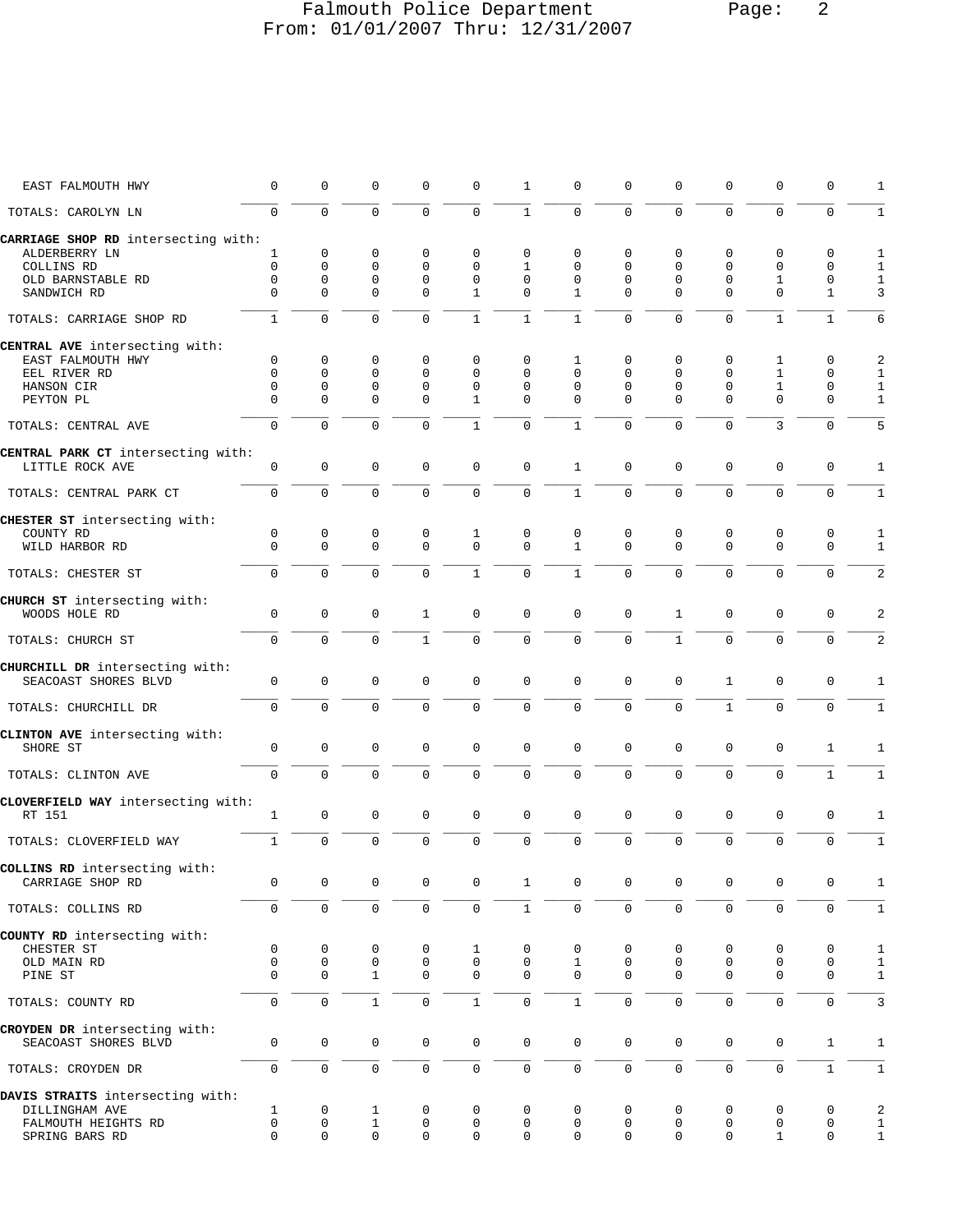# Falmouth Police Department Page: 3 From: 01/01/2007 Thru: 12/31/2007

\_\_\_\_\_ \_\_\_\_\_ \_\_\_\_\_ \_\_\_\_\_ \_\_\_\_\_ \_\_\_\_\_ \_\_\_\_\_ \_\_\_\_\_ \_\_\_\_\_ \_\_\_\_\_ \_\_\_\_\_ \_\_\_\_\_ \_\_\_\_\_

| TOTALS: DAVIS STRAITS                                                                    | $\mathbf{1}$                                 | 0                                               | 2                                            | 0                                             | 0                                     | 0                                     | 0                                                | 0                                                    | 0                                                | $\mathbf 0$                                     | 1                                                | 0                                              |                                               |
|------------------------------------------------------------------------------------------|----------------------------------------------|-------------------------------------------------|----------------------------------------------|-----------------------------------------------|---------------------------------------|---------------------------------------|--------------------------------------------------|------------------------------------------------------|--------------------------------------------------|-------------------------------------------------|--------------------------------------------------|------------------------------------------------|-----------------------------------------------|
| DAVISVILLE RD intersecting with:<br>EAST FALMOUTH HWY                                    | $\mathbf 0$                                  | $\mathbf 0$                                     | $\mathbf 0$                                  | $\mathbf 0$                                   | $\mathbf 0$                           | $\mathbf 0$                           | $\mathbf{1}$                                     | $\mathbf 0$                                          | $\mathbf 0$                                      | $\mathbf 0$                                     | 0                                                | $\mathbf 0$                                    | 1                                             |
| TOTALS: DAVISVILLE RD                                                                    | $\Omega$                                     | $\Omega$                                        | $\Omega$                                     | $\Omega$                                      | $\Omega$                              | $\Omega$                              | $\mathbf{1}$                                     | $\Omega$                                             | $\Omega$                                         | $\Omega$                                        | $\Omega$                                         | $\Omega$                                       | $\mathbf{1}$                                  |
| DEACONS AVE intersecting with:<br>GRAND AVE                                              | $\mathbf 0$                                  | $\mathbf 0$                                     | $\Omega$                                     | $\mathbf 0$                                   | $\mathbf 0$                           | $\mathbf 0$                           | $\mathbf{1}$                                     | $\mathbf 0$                                          | $\mathbf 0$                                      | $\Omega$                                        | $\Omega$                                         | $\mathbf 0$                                    | $\mathbf{1}$                                  |
| TOTALS: DEACONS AVE                                                                      | $\mathbf 0$                                  | $\mathbf 0$                                     | $\Omega$                                     | $\Omega$                                      | $\mathbf 0$                           | $\mathbf 0$                           | $\mathbf{1}$                                     | $\Omega$                                             | $\Omega$                                         | $\Omega$                                        | $\Omega$                                         | $\mathbf 0$                                    | 1                                             |
| DEPOT AVE intersecting with:<br>NORTH MAIN ST                                            | $\Omega$                                     | $\mathbf 0$                                     | $\Omega$                                     | $\mathbf 0$                                   | $\Omega$                              | $\Omega$                              | $\Omega$                                         | 2                                                    | $\Omega$                                         | $\Omega$                                        | $\Omega$                                         | $\mathbf 0$                                    | 2                                             |
| TOTALS: DEPOT AVE                                                                        | $\mathbf 0$                                  | $\mathbf 0$                                     | $\Omega$                                     | $\mathbf 0$                                   | $\mathbf 0$                           | $\mathbf 0$                           | $\Omega$                                         | $\overline{2}$                                       | $\Omega$                                         | $\Omega$                                        | $\Omega$                                         | $\mathbf 0$                                    | 2                                             |
| DILLINGHAM AVE intersecting with:                                                        |                                              |                                                 |                                              |                                               |                                       |                                       |                                                  |                                                      |                                                  |                                                 |                                                  |                                                |                                               |
| DAVIS STRAITS<br>GIFFORD ST                                                              | $\mathbf{1}$<br>$\mathbf 0$                  | 0<br>$\mathbf 0$                                | 1<br>$\Omega$                                | 0<br>$\Omega$                                 | 0<br>$\Omega$                         | 0<br>$\mathbf{1}$                     | 0<br>2                                           | 0<br>$\Omega$                                        | 0<br>$\mathbf 0$                                 | $\mathbf 0$<br>$\mathbf{1}$                     | 0<br>$\Omega$                                    | 0<br>$\mathbf{1}$                              | 2<br>5                                        |
| TOTALS: DILLINGHAM AVE                                                                   | $\mathbf{1}$                                 | $\Omega$                                        | $\mathbf{1}$                                 | $\Omega$                                      | $\Omega$                              | $\mathbf{1}$                          | $\overline{a}$                                   | $\mathbf 0$                                          | $\Omega$                                         | $\mathbf{1}$                                    | $\Omega$                                         | $\mathbf{1}$                                   | 7                                             |
| DOVE COTTAGE RD intersecting with:<br>JONES RD                                           | $\mathbf 0$                                  | $\mathbf 0$                                     |                                              |                                               | $\mathbf 0$                           | $\mathbf 0$                           | $\Omega$                                         | $\Omega$                                             | $\Omega$                                         | $\Omega$                                        | $\Omega$                                         |                                                |                                               |
|                                                                                          |                                              |                                                 | 0                                            | $\mathbf{1}$                                  |                                       |                                       |                                                  |                                                      |                                                  |                                                 |                                                  | 0                                              | 1                                             |
| TOTALS: DOVE COTTAGE RD                                                                  | $\mathbf 0$                                  | $\mathbf 0$                                     | $\Omega$                                     | $\mathbf{1}$                                  | $\mathbf 0$                           | $\mathbf 0$                           | $\Omega$                                         | $\mathbf 0$                                          | $\Omega$                                         | $\Omega$                                        | $\Omega$                                         | $\mathbf 0$                                    | 1                                             |
| DURHAM RD intersecting with:<br>BLACKSMITH SHOP RD                                       | $\mathbf{0}$                                 | $\mathbf 0$                                     | 1                                            | 0                                             | $\mathbf 0$                           | $\mathbf 0$                           | $\mathbf 0$                                      | $\mathbf 0$                                          | $\mathbf 0$                                      | $\mathbf 0$                                     | 0                                                | 0                                              | 1                                             |
| TOTALS: DURHAM RD                                                                        | $\Omega$                                     | $\Omega$                                        | $\mathbf{1}$                                 | $\Omega$                                      | $\Omega$                              | $\Omega$                              | $\Omega$                                         | $\Omega$                                             | $\Omega$                                         | $\Omega$                                        | $\Omega$                                         | $\Omega$                                       | 1                                             |
| EAST FALMOUTH HWY intersecting with:<br><b>ACAPESKET RD</b><br>BAPTISTE LN<br>CAROLYN LN | 0<br>0<br>$\Omega$<br>$\Omega$               | $\mathbf 0$<br>$\Omega$<br>$\Omega$<br>$\Omega$ | 0<br>$\Omega$<br>$\Omega$<br>$\Omega$        | 0<br>0<br>$\Omega$<br>$\Omega$                | 0<br>1<br>0<br>$\Omega$               | 1<br>$\Omega$<br>1<br>$\Omega$        | $\Omega$<br>$\Omega$<br>$\Omega$<br>$\mathbf{1}$ | $\Omega$<br>$\Omega$<br>$\Omega$<br>$\Omega$         | 0<br>$\Omega$<br>$\Omega$<br>$\Omega$            | $\mathbf 0$<br>$\Omega$<br>$\Omega$<br>$\Omega$ | 0<br>$\Omega$<br>$\Omega$                        | 0<br>0<br>$\mathbf 0$<br>$\mathbf 0$           | 1<br>1<br>$1\,$                               |
| CENTRAL AVE<br>DAVISVILLE RD<br>FRESH POND RD                                            | $\Omega$<br>$\Omega$                         | $\Omega$<br>$\mathbf{1}$                        | $\Omega$<br>$\mathbf{1}$                     | $\Omega$<br>$\Omega$                          | $\Omega$<br>2                         | $\Omega$<br>$\Omega$                  | 1<br>$\Omega$                                    | $\Omega$<br>$\Omega$                                 | $\Omega$<br>$\Omega$                             | $\Omega$<br>$\Omega$                            | 1<br>$\Omega$<br>$\Omega$                        | $\mathbf 0$<br>$\sqrt{2}$                      | $\boldsymbol{2}$<br>$\mathbf 1$<br>$\epsilon$ |
| JOHN PARKER RD<br>LORRAINE RD<br>OLD BARNSTABLE RD                                       | $\Omega$<br>$\Omega$<br>$\Omega$<br>$\Omega$ | $\Omega$<br>$\Omega$<br>$\Omega$<br>$\Omega$    | $\Omega$<br>$\Omega$<br>$\Omega$<br>$\Omega$ | $\mathbf{1}$<br>0<br>$\Omega$<br>$\mathbf{1}$ | $\Omega$<br>$\Omega$<br>$\Omega$<br>1 | 1<br>$\Omega$<br>$\Omega$<br>$\Omega$ | $\Omega$<br>$\Omega$<br>$\Omega$<br>$\Omega$     | $\mathbf{1}$<br>$\Omega$<br>$\Omega$<br>$\mathbf{1}$ | $\Omega$<br>$\mathbf{1}$<br>$\Omega$<br>$\Omega$ | $\Omega$<br>$\Omega$<br>$\Omega$<br>$\Omega$    | $\Omega$<br>$\Omega$<br>$\mathbf{1}$<br>$\Omega$ | $\mathbf 0$<br>0<br>$\mathbf 0$<br>$\mathbf 0$ | 3<br>$\mathbf{1}$<br>$\mathbf 1$              |
| SEACOAST SHORES BLVD<br>SHOREWOOD DR<br>THATCHERS LN                                     | 0<br>$\Omega$                                | 0<br>$\Omega$                                   | 1<br>$\Omega$                                | 1<br>$\mathbf{1}$                             | 0<br>$\Omega$                         | $\Omega$<br>$\mathbf{1}$              | 1<br>$\Omega$                                    | 0<br>$\Omega$                                        | 0<br>$\Omega$                                    | $\Omega$<br>$\Omega$                            | $\Omega$<br>$\Omega$                             | 0<br>$\Omega$                                  | 3<br>3<br>$\overline{2}$                      |
| TOTALS: EAST FALMOUTH HWY                                                                | $\Omega$                                     | $\mathbf{1}$                                    | $\overline{a}$                               | 4                                             | $\overline{4}$                        | 4                                     | 3                                                | $\overline{2}$                                       | $\mathbf{1}$                                     | $\Omega$                                        | 2                                                | 2                                              | 25                                            |
| EEL RIVER RD intersecting with:<br>CENTRAL AVE                                           | $\mathbf{0}$                                 | $\mathbf 0$                                     | $\Omega$                                     | $\mathbf 0$                                   | $\mathbf 0$                           | $\mathbf 0$                           | $\mathbf 0$                                      | $\mathbf 0$                                          | $\Omega$                                         | $\mathbf 0$                                     | 1                                                | $\mathbf 0$                                    | 1                                             |
| TOTALS: EEL RIVER RD                                                                     |                                              |                                                 |                                              |                                               |                                       |                                       |                                                  |                                                      |                                                  |                                                 |                                                  |                                                |                                               |
| F R LILLIE RD intersecting with:<br>WOODS HOLE RD                                        | 0                                            | $\mathsf 0$                                     | 0                                            | 0                                             | $\mathbf{1}$                          | 0                                     | 0                                                | $\mathbf{1}$                                         | 0                                                | 0                                               | 0                                                | 0                                              | $\overline{c}$                                |
| TOTALS: F R LILLIE RD                                                                    | $\mathbf 0$                                  | $\mathsf{O}\xspace$                             | $\mathbf 0$                                  | $\mathsf{O}$                                  | $\mathbf{1}$                          | $\mathbf 0$                           | $\mathbf 0$                                      | $\mathbf{1}$                                         | $\mathbf 0$                                      | $\mathsf{O}\xspace$                             | $\mathbf 0$                                      | $\mathbf 0$                                    | 2                                             |
| FALMOUTH HEIGHTS RD intersecting with:<br>DAVIS STRAITS                                  | 0                                            | 0                                               | 1                                            | 0                                             | 0                                     | 0                                     | 0                                                | 0                                                    | 0                                                | 0                                               | 0                                                | 0                                              | 1                                             |
| ROBBINS RD                                                                               | 0                                            | $\mathbf 0$                                     | $\mathbf 0$                                  | 0                                             | 0                                     | $\mathbf 0$                           | $\mathbf 0$                                      | $\mathbf{1}$                                         | $\mathbf 1$                                      | $\mathbf 0$                                     | 0                                                | $\mathbf{0}$                                   | $\overline{c}$                                |
| TOTALS: FALMOUTH HEIGHTS RD                                                              | $\mathsf{O}$                                 | $\mathsf 0$                                     | $\mathbf{1}$                                 | 0                                             | $\mathsf{O}$                          | $\mathbf 0$                           | $\mathsf{O}$                                     | $\mathbf{1}$                                         | $\mathbf{1}$                                     | $\mathsf 0$                                     | 0                                                | $\mathbf 0$                                    | 3                                             |
| FALMOUTH WOODS RD intersecting with:<br>RT 151                                           | 0                                            | $\mathbf 0$                                     | 0                                            | 0                                             | 0                                     | $\mathbf 0$                           | $\mathbf 0$                                      | $\mathbf 0$                                          | 1                                                | 0                                               | 0                                                | 0                                              | 1                                             |
| TOTALS: FALMOUTH WOODS RD                                                                | 0                                            | $\mathsf{O}\xspace$                             | 0                                            | 0                                             | $\mathsf{O}$                          | $\mathsf 0$                           | $\mathbf 0$                                      | $\mathbf 0$                                          | $\mathbf{1}$                                     | $\mathsf{O}\xspace$                             | $\mathbf 0$                                      | $\mathbf 0$                                    | 1                                             |
| FRESH POND RD intersecting with:                                                         |                                              |                                                 |                                              |                                               |                                       |                                       |                                                  |                                                      |                                                  |                                                 |                                                  |                                                |                                               |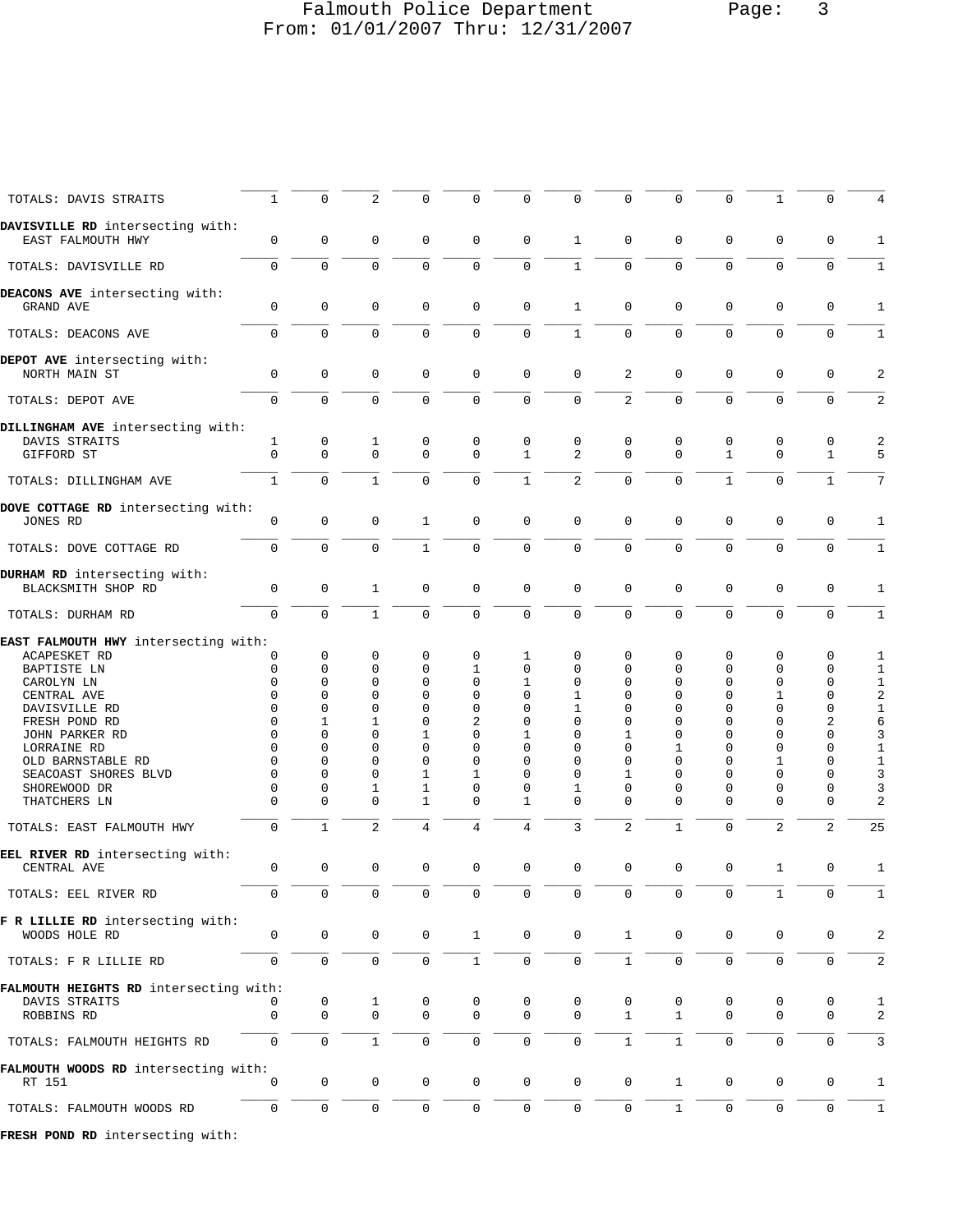# Falmouth Police Department Page: 4 From: 01/01/2007 Thru: 12/31/2007

| EAST FALMOUTH HWY                                                            | 0                     | 1                                | 1                               | $\Omega$                                  | 2                               | 0                   | $\Omega$                        | U                                      | O            | $\Omega$                                   | 0                               | 2                          | 6                        |
|------------------------------------------------------------------------------|-----------------------|----------------------------------|---------------------------------|-------------------------------------------|---------------------------------|---------------------|---------------------------------|----------------------------------------|--------------|--------------------------------------------|---------------------------------|----------------------------|--------------------------|
| TOTALS: FRESH POND RD                                                        | $\mathsf{O}$          | $\mathbf{1}$                     | $\mathbf{1}$                    | $\mathbf 0$                               | 2                               | $\mathbf 0$         | $\mathbf{0}$                    | $\Omega$                               | 0            | $\Omega$                                   | $\mathbf 0$                     | $\overline{a}$             | 6                        |
| GANSETT RD intersecting with:<br>QUISSETT AVE                                | $\mathbf 0$           | 0                                | $\mathbf 0$                     | $\mathbf 0$                               | $\mathbf 0$                     | $\mathbf 0$         | $\mathbf{1}$                    | $\Omega$                               | 0            | $\mathbf 0$                                | $\mathbf 0$                     | $\Omega$                   | 1                        |
| TOTALS: GANSETT RD                                                           | $\mathbf 0$           | $\Omega$                         | $\Omega$                        | $\Omega$                                  | $\mathbf 0$                     | $\mathbf 0$         | $\mathbf{1}$                    | $\Omega$                               | $\Omega$     | $\Omega$                                   | $\mathbf 0$                     | $\Omega$                   | 1                        |
| GIFFORD ST intersecting with:<br>BRICK KILN RD<br>DILLINGHAM AVE<br>JONES RD | 0<br>$\mathbf 0$<br>0 | $\mathbf 0$<br>0<br>$\mathbf{0}$ | 0<br>$\mathbf 0$<br>$\mathbf 0$ | $\mathbf 0$<br>$\mathbf 0$<br>$\mathbf 0$ | $\mathbf 0$<br>$\mathbf 0$<br>1 | 0<br>1<br>2         | $\mathbf 0$<br>2<br>$\mathbf 1$ | $\mathbf 0$<br>$\Omega$<br>$\mathbf 0$ | 1<br>0<br>0  | $\mathbf 0$<br>$\mathbf{1}$<br>$\mathbf 0$ | $\mathbf 0$<br>0<br>$\mathbf 0$ | $\mathbf 0$<br>1<br>0      | 1<br>5<br>$\overline{4}$ |
| MAIN ST                                                                      | $\Omega$              | 0                                | $\mathbf 0$                     | $\mathbf 0$                               | $\mathbf{1}$                    | 2                   | $\mathbf{1}$                    | $\overline{2}$                         | 0            | 0                                          | $\mathbf 0$                     | $\mathbf 0$                | 6                        |
| TOTALS: GIFFORD ST                                                           | 0                     | $\mathbf{0}$                     | $\mathbf 0$                     | $\Omega$                                  | $\overline{a}$                  | 5                   | 4                               | $\overline{a}$                         | $\mathbf 1$  | $\mathbf{1}$                               | $\mathbf 0$                     | $\mathbf{1}$               | 16                       |
| GRACE CT intersecting with:<br>SANDWICH RD                                   | 0                     | $\mathbf 0$                      | 0                               | $\mathbf 0$                               | $\mathbf 0$                     | $\mathbf 0$         | $\mathbf{0}$                    | $\mathbf{0}$                           | 1            | $\mathbf 0$                                | $\mathbf 0$                     | $\mathbf 0$                | 1                        |
| TOTALS: GRACE CT                                                             | $\mathbf 0$           | $\Omega$                         | $\Omega$                        | $\Omega$                                  | 0                               | $\mathbf 0$         | $\overline{0}$                  | 0                                      | $\mathbf{1}$ | $\Omega$                                   | 0                               | $\Omega$                   | $\mathbf{1}$             |
| GRAND AVE intersecting with:<br>DEACONS AVE<br>WORCESTER CT                  | 0<br>$\Omega$         | 0<br>0                           | 0<br>$\mathbf 0$                | 0<br>$\mathbf 0$                          | 0<br>$\mathbf 0$                | 0<br>$\Omega$       | 1<br>$\Omega$                   | 0<br>$\Omega$                          | 0<br>0       | 0<br>$\mathbf{1}$                          | 0<br>$\mathbf 0$                | $\mathbf 0$<br>$\mathbf 0$ | 1<br>$\mathbf{1}$        |
| TOTALS: GRAND AVE                                                            | $\Omega$              | $\Omega$                         | $\Omega$                        | $\Omega$                                  | $\Omega$                        | $\mathbf 0$         | $\mathbf{1}$                    | $\Omega$                               | 0            | $\mathbf{1}$                               | 0                               | $\Omega$                   | 2                        |
| HAMLIN AVE intersecting with:<br><b>MAIN ST</b>                              | $\mathbf 0$           | $\mathbf 0$                      | $\mathbf 0$                     | $\mathbf 0$                               | $\mathbf 0$                     | $\mathbf{1}$        | $\mathbf{0}$                    | $\mathbf 0$                            | 0            | 0                                          | $\mathbf 0$                     | $\mathbf{1}$               | 2                        |
| TOTALS: HAMLIN AVE                                                           | $\mathbf 0$           | $\mathbf 0$                      | $\Omega$                        | $\Omega$                                  | $\mathbf{0}$                    | $\mathbf{1}$        | $\mathbf 0$                     | 0                                      | 0            | $\mathbf 0$                                | $\mathbf 0$                     | $\mathbf{1}$               | 2                        |
| HANSON CIR intersecting with:<br>CENTRAL AVE                                 | 0                     | $\mathbf 0$                      | $\mathbf 0$                     | $\mathbf 0$                               | $\mathbf 0$                     | $\mathbf 0$         | $\mathbf{0}$                    | $\mathbf 0$                            | 0            | $\mathbf 0$                                | $\mathbf{1}$                    | $\mathbf 0$                | 1                        |
| TOTALS: HANSON CIR                                                           | $\mathbf 0$           | $\mathbf 0$                      | $\mathbf 0$                     | $\mathbf 0$                               | $\mathbf 0$                     | $\mathbf 0$         | $\mathbf{0}$                    | $\mathbf 0$                            | 0            | $\mathbf 0$                                | $\mathbf{1}$                    | $\mathbf 0$                | $\mathbf{1}$             |
| HAPPY HOLLOW RD intersecting with:<br>SAND POINTE SHORES                     | 0                     | 1                                | 0                               | 0                                         | $\mathbf 0$                     | 0                   | $\mathbf{0}$                    | $\Omega$                               | 0            | 0                                          | $\mathbf 0$                     | $\Omega$                   | 1                        |
| TOTALS: HAPPY HOLLOW RD                                                      | $\mathbf{0}$          | $\mathbf{1}$                     | $\mathbf 0$                     | $\mathbf 0$                               | $\mathbf 0$                     | $\mathbf 0$         | $\mathbf 0$                     | $\mathbf 0$                            | 0            | 0                                          | $\mathbf 0$                     | $\mathbf 0$                | 1                        |
| HARRINGTON ST intersecting with:<br>MARAVISTA AVE                            | $\mathbf 0$           | $\mathbf{0}$                     | $\mathbf 0$                     | $\mathbf 0$                               | $\mathbf 0$                     | $\mathbf 0$         | $\mathbf{0}$                    | $\mathbf{1}$                           | 0            | $\mathbf 0$                                | $\mathbf 0$                     | $\Omega$                   | 1                        |
| TOTALS: HARRINGTON ST                                                        | $\mathbf 0$           | $\Omega$                         | $\Omega$                        | $\Omega$                                  | $\mathbf 0$                     | $\mathbf 0$         | $\Omega$                        | $\mathbf{1}$                           | $\Omega$     | $\Omega$                                   | $\mathbf 0$                     | $\Omega$                   | 1                        |
| HATCHVILLE RD intersecting with:<br>WELLINGTON WAY                           | 0                     | $\mathbf 0$                      | $\mathbf 0$                     | $\mathbf 0$                               | $\mathsf 0$                     | 0                   | $\mathbf{1}$                    | $\mathbf 0$                            | 0            | $\mathbf 0$                                | $\mathsf 0$                     | $\mathbf 0$                | 1                        |
| TOTALS: HATCHVILLE RD                                                        | 0                     | $\mathbf 0$                      | $\mathbf 0$                     | $\Omega$                                  | $\mathbf 0$                     | 0                   | $\mathbf 1$                     | 0                                      | 0            | $\mathsf{O}\xspace$                        | $\mathsf{0}$                    | 0                          | $\mathbf{1}$             |
| HEATHER LN intersecting with:<br>NORTH FALMOUTH HWY                          | 0                     | $\mathbf 0$                      | 0                               | 0                                         | 0                               | 0                   | $\mathbf 0$                     | 0                                      | 0            | $\mathbf{1}$                               | 0                               | 0                          | 1                        |
| TOTALS: HEATHER LN                                                           | $\mathbf 0$           | $\mathsf{O}\xspace$              | $\mathsf{O}\xspace$             | $\mathsf{O}$                              | $\mathbf 0$                     | $\mathsf{O}$        | $\mathbf 0$                     | $\mathbf 0$                            | 0            | $\mathbf{1}$                               | $\mathsf{O}\xspace$             | $\mathsf{O}\xspace$        | $\mathbf{1}$             |
| HIGHVIEW DR intersecting with:<br>SHOREWOOD DR                               | 0                     | $\mathbf 0$                      | $\mathbf 0$                     | 0                                         | 0                               | $\mathsf{O}\xspace$ | $\mathbf 0$                     | $\mathbf 0$                            | 0            | $\mathsf{O}$                               | $\mathbf{1}$                    | $\mathbf 0$                | 1                        |
| TOTALS: HIGHVIEW DR                                                          | 0                     | $\mathbf 0$                      | $\mathbf 0$                     | 0                                         | 0                               | 0                   | $\mathbf 0$                     | 0                                      | 0            | 0                                          | $\mathbf{1}$                    | 0                          | 1                        |
| HOMESTEAD LN intersecting with:<br>TEATICKET HWY                             | 0                     | $\mathbf 0$                      | $\mathbf 0$                     | 0                                         | 0                               | 0                   | $\mathbf 0$                     | $\mathbf 0$                            | $\mathbf{1}$ | 0                                          | $\mathbf{1}$                    | 0                          | 2                        |
| TOTALS: HOMESTEAD LN                                                         | $\mathsf{O}$          | $\mathbf 0$                      | $\mathbf 0$                     | $\mathbf 0$                               | $\mathsf 0$                     | 0                   | $\mathbf{0}$                    | 0                                      | $\mathbf{1}$ | $\mathbf 0$                                | $\mathbf{1}$                    | $\mathbf 0$                | $\overline{\mathbf{c}}$  |
| JOHN PARKER RD intersecting with:<br>EAST FALMOUTH HWY<br>SANDWICH RD        | 0<br>0                | 0<br>$\mathbf 0$                 | 0<br>$\mathbf 0$                | 1<br>0                                    | 0<br>$\mathbf{1}$               | $\mathbf 1$<br>0    | 0<br>$\mathbf 0$                | 1<br>$\mathbf 0$                       | 0<br>0       | 0<br>$\mathbf{1}$                          | 0<br>$\mathbf{1}$               | 0<br>0                     | 3<br>3                   |
|                                                                              |                       |                                  |                                 |                                           |                                 |                     |                                 |                                        |              |                                            |                                 |                            |                          |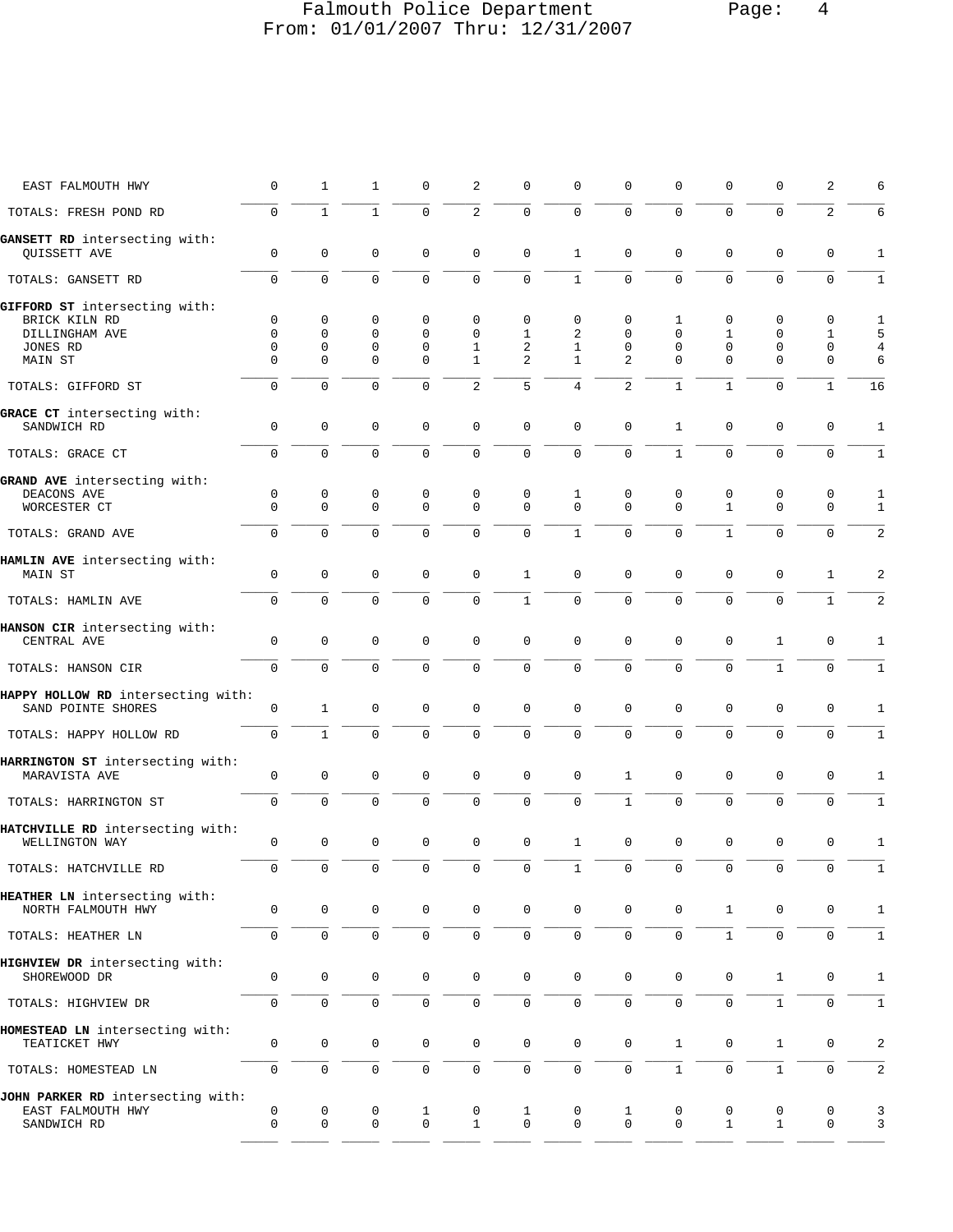## Falmouth Police Department Page: 5 From: 01/01/2007 Thru: 12/31/2007

| TOTALS: JOHN PARKER RD                        | $\Omega$       | 0                   | 0              | 1              | $\mathbf 1$         | 1                   | 0                   | 1              | $\Omega$       | $\mathbf{1}$ | 1                   | $\Omega$     | 6              |
|-----------------------------------------------|----------------|---------------------|----------------|----------------|---------------------|---------------------|---------------------|----------------|----------------|--------------|---------------------|--------------|----------------|
| JONES RD intersecting with:                   |                |                     |                |                |                     |                     |                     |                |                |              |                     |              |                |
| DOVE COTTAGE RD                               | 0              | 0                   | 0              | 1              | 0                   | 0                   | 0                   | $\mathbf 0$    | 0              | 0            | 0                   | 0            | $\mathbf{1}$   |
| GIFFORD ST                                    | $\Omega$       | $\Omega$            | 0              | $\mathbf 0$    | $\mathbf 1$         | 2                   | $\mathbf{1}$        | $\Omega$       | 0              | 0            | 0                   | $\Omega$     | $\overline{4}$ |
| NURSERY RD                                    | $\Omega$       | $\Omega$            | $\mathbf 0$    | $\mathbf 0$    | 0                   | $\Omega$            | $\mathbf{1}$        | $\Omega$       | $\Omega$       | $\Omega$     | 0                   | $\mathbf 0$  | $\mathbf{1}$   |
| PALMER AVE                                    | 0              | 0                   | $\mathbf{1}$   | $\mathbf 0$    | $\mathbf{0}$        | $\mathbf 0$         | $\mathbf 0$         | 1              | $\mathbf 0$    | 0            | 1                   | $\mathbf 0$  | $\mathsf{3}$   |
| TEATICKET HWY                                 | $\Omega$       | $\Omega$            | $\mathbf{1}$   | $\mathbf{1}$   | $\Omega$            | $\Omega$            | $\Omega$            | $\Omega$       | $\Omega$       | $\Omega$     | $\Omega$            | $\Omega$     | 2              |
| TOTALS: JONES RD                              | $\mathbf 0$    | $\mathbf 0$         | $\overline{2}$ | $\overline{2}$ | $\mathbf{1}$        | $\overline{a}$      | 2                   | $\mathbf{1}$   | $\Omega$       | $\Omega$     | $\mathbf{1}$        | $\Omega$     | 11             |
| KATHARINE LEE BATES intersecting with:        |                |                     |                |                |                     |                     |                     |                |                |              |                     |              |                |
| PALMER AVE                                    |                | $\mathsf{O}\xspace$ | $\mathsf 0$    | $\mathbf 0$    | 0                   | $\mathsf 0$         | $\mathbf 0$         | $\mathbf 0$    | $\mathbf 0$    | 0            | $\mathbf 0$         | 1            | 1              |
| TOTALS: KATHARINE LEE BATES                   | $\mathbf 0$    | $\mathbf 0$         | $\mathbf 0$    | $\mathbf 0$    | $\mathbf{0}$        | $\mathbf 0$         | $\mathbf{0}$        | $\mathbf 0$    | 0              | 0            | $\mathbf{0}$        | $\mathbf{1}$ | $\mathbf{1}$   |
| KINGHORN DR intersecting with:<br>TER HEUN DR | $\mathbf{0}$   | $\mathsf{O}\xspace$ | $\mathbf 0$    | $\mathbf 0$    | $\mathbf 0$         | $\mathbf 0$         | $\mathbf{0}$        | $\mathbf 0$    | $\mathbf 0$    | $\mathbf{0}$ | $\mathbf 0$         | $\mathbf{1}$ | $\mathbf{1}$   |
| TOTALS: KINGHORN DR                           | 0              | $\mathbf{0}$        | $\mathbf 0$    | $\mathbf 0$    | $\mathsf{O}\xspace$ | $\mathbf 0$         | $\mathsf{O}\xspace$ | $\mathbf 0$    | $\overline{0}$ | $\mathsf{O}$ | $\mathbf 0$         | $\mathbf{1}$ | $\mathbf{1}$   |
| LAKE SHORE DR intersecting with:              |                |                     |                |                |                     |                     |                     |                |                |              |                     |              |                |
| PINECREST BEACH DR                            | $\mathbf{0}$   | $\mathbf 0$         | $\mathbf 0$    | $\mathbf 0$    | $\mathbf{1}$        | $\mathbf 0$         | $\mathbf{0}$        | $\mathbf 0$    | 0              | $\mathbf{0}$ | $\mathbf 0$         | $\mathbf 0$  | $\mathbf{1}$   |
| TOTALS: LAKE SHORE DR                         | 0              | $\mathbf 0$         | $\mathbf 0$    | $\mathbf 0$    | $\mathbf{1}$        | $\mathbf 0$         | $\mathbf 0$         | $\mathbf{0}$   | $\mathbf 0$    | 0            | $\Omega$            | $\Omega$     | $\mathbf{1}$   |
| LITTLE ROCK AVE intersecting with:            |                |                     |                |                |                     |                     |                     |                |                |              |                     |              |                |
| CENTRAL PARK CT                               | $\mathbf 0$    | 0                   | $\mathsf 0$    | $\mathbf 0$    | 0                   | 0                   | $\mathbf{1}$        | $\mathbf 0$    | $\mathbf 0$    | 0            | 0                   | 0            | $\mathbf{1}$   |
| TOTALS: LITTLE ROCK AVE                       | $\mathbf 0$    | $\mathbf 0$         | $\mathbf 0$    | $\mathbf 0$    | $\mathbf 0$         | $\mathbf 0$         | $\mathbf{1}$        | $\mathbf 0$    | $\Omega$       | $\Omega$     | $\Omega$            | $\mathbf 0$  | $\mathbf{1}$   |
| LOCUST ST intersecting with:                  |                |                     |                |                |                     |                     |                     |                |                |              |                     |              |                |
| MAIN ST                                       | 0              | 0                   | 0              | 1              | 0                   | 0                   | 0                   | $\mathbf 0$    | 0              | 0            | 0                   | 0            | 1              |
| MILL RD                                       | $\overline{0}$ | $\mathbf 0$         | $\mathbf 0$    | $\mathbf 0$    | 0                   | $\mathbf{1}$        | $\mathbf 0$         | $\Omega$       | $\Omega$       | $\Omega$     | $\Omega$            | $\mathbf 0$  | $\mathbf{1}$   |
| TOTALS: LOCUST ST                             | $\mathbf 0$    | $\mathbf 0$         | $\mathbf 0$    | $\mathbf{1}$   | 0                   | $\mathbf{1}$        | $\mathbf 0$         | $\mathbf 0$    | $\mathbf 0$    | 0            | $\mathbf 0$         | $\mathbf 0$  | $\overline{a}$ |
| LORRAINE RD intersecting with:                |                |                     |                |                |                     |                     |                     |                |                |              |                     |              |                |
| EAST FALMOUTH HWY                             | 0              | 0                   | $\mathsf 0$    | $\mathbf 0$    | $\mathbf 0$         | 0                   | $\mathbf 0$         | $\mathbf 0$    | $\mathbf{1}$   | $\mathbf 0$  | $\mathbf 0$         | $\mathbf 0$  | 1              |
| TOTALS: LORRAINE RD                           | $\mathbf 0$    | $\mathbf 0$         | $\mathbf 0$    | $\mathbf 0$    | $\mathbf 0$         | $\mathbf 0$         | $\mathbf 0$         | $\mathbf 0$    | $\mathbf{1}$   | $\Omega$     | $\Omega$            | $\mathbf 0$  | $\mathbf{1}$   |
| MAIN ST intersecting with:                    |                |                     |                |                |                     |                     |                     |                |                |              |                     |              |                |
| GIFFORD ST                                    | 0              | 0                   | 0              | 0              | 1                   | 2                   | 1                   | 2              | 0              | 0            | 0                   | 0            | 6              |
| HAMLIN AVE                                    | $\mathbf 0$    | 0                   | 0              | 0              | 0                   | $\mathbf{1}$        | $\mathbf 0$         | $\mathbf 0$    | 0              | 0            | 0                   | 1            | 2              |
| LOCUST ST                                     | $\Omega$       | 0                   | 0              | 1              | 0                   | 0                   | 0                   | $\mathbf 0$    | 0              | $\Omega$     | 0                   | 0            | $\mathbf{1}$   |
| NYE RD                                        | $\Omega$       | $\Omega$            | $\Omega$       | $\Omega$       | $\Omega$            | $\Omega$            | $\Omega$            | $\Omega$       | $\Omega$       | $\Omega$     | 1                   | $\Omega$     | $\mathbf{1}$   |
| PALMER AVE                                    | $\Omega$       | 0                   | 0              | $\mathbf 0$    | 0                   | 0                   | 0                   | 1              | 0              | 0            | $\Omega$            | 0            | $\mathbf{1}$   |
| <b>SCRANTON AVE</b>                           | 0              | 0                   | 1              | 0              | 0                   | 0                   | 0                   | $\mathbf 0$    | 0              | 1            | 0                   | 1            | 3              |
| SHORE ST                                      | 0              | $\Omega$            | $\Omega$       | 1              | 0                   | 0                   | 0                   | $\mathbf 0$    | 0              | $\Omega$     | 0                   | $\mathbf{0}$ | $\mathbf{1}$   |
| TOTALS: MAIN ST                               | 0              | 0                   | 1              | 2              | 1                   | 3                   | 1                   | 3              | 0              | 1            |                     | 2            | 15             |
| MARAVISTA AVE intersecting with:              |                |                     |                |                |                     |                     |                     |                |                |              |                     |              |                |
| HARRINGTON ST                                 | 0              | 0                   | 0              | 0              | 0                   | 0                   | 0                   | 1              | 0              | 0            | 0                   | 0            | $\mathbf{1}$   |
| PROVIDENCE ST                                 | 0              | $\mathbf 0$         | 0              | 0              | 0                   | $\mathbf 0$         | $\mathbf 0$         | $\mathbf{1}$   | 0              | 0            | 0                   | 0            | $\mathbf{1}$   |
| RANDOLPH ST                                   | 0              | 0                   | $\mathbf 0$    | $\mathbf{1}$   | 0                   | 0                   | $\mathbf{0}$        | $\Omega$       | $\mathbf 0$    | 0            | 0                   | $\mathbf 0$  | $\mathbf{1}$   |
| TOTALS: MARAVISTA AVE                         | 0              | $\mathsf{O}$        | $\mathsf 0$    | $\mathbf{1}$   | 0                   | $\mathbf 0$         | $\mathbf 0$         | $\overline{a}$ | 0              | $\mathbf 0$  | $\mathbf 0$         | $\mathbf 0$  | 3              |
| MARAVISTA AVE EXT intersecting with:          |                |                     |                |                |                     |                     |                     |                |                |              |                     |              |                |
| TEATICKET HWY                                 | $\mathbf{1}$   | $\mathsf{O}\xspace$ | 0              | 0              | $\mathbf{1}$        | $\mathsf{O}\xspace$ | $\mathbf{1}$        | $\mathbf{1}$   | 0              | 0            | $\mathbf 0$         | 0            | $\overline{4}$ |
| TOTALS: MARAVISTA AVE EXT                     | 1              | $\mathsf 0$         | $\mathsf 0$    | 0              | $\mathbf{1}$        | 0                   | $\mathbf{1}$        | $\mathbf{1}$   | 0              | $\mathsf{O}$ | $\mathsf{O}\xspace$ | $\mathbf 0$  | 4              |
| MEETING HOUSE RD intersecting with:           |                |                     |                |                |                     |                     |                     |                |                |              |                     |              |                |
| OLD BARNSTABLE RD                             | 0              | 0                   | 0              | 0              | $\mathbf 0$         | $\mathbf 0$         | $\mathbf{1}$        | $\mathbf 0$    | 0              | 0            | 0                   | 1            | 2              |
| TOTALS: MEETING HOUSE RD                      | $\mathsf 0$    | $\mathsf{O}$        | $\mathsf 0$    | 0              | 0                   | 0                   | $\mathbf{1}$        | $\mathbf{0}$   | $\mathbf 0$    | $\mathsf{O}$ | $\mathbf 0$         | $\mathbf{1}$ | 2              |
| MENAUHANT RD intersecting with:               |                |                     |                |                |                     |                     |                     |                |                |              |                     |              |                |
| PINE GROVE AVE                                | 0              | $\mathbf{1}$        | 0              | 0              | 0                   | 0                   | 0                   | $\mathbf{1}$   | 0              | 0            | 0                   | 0            | 2              |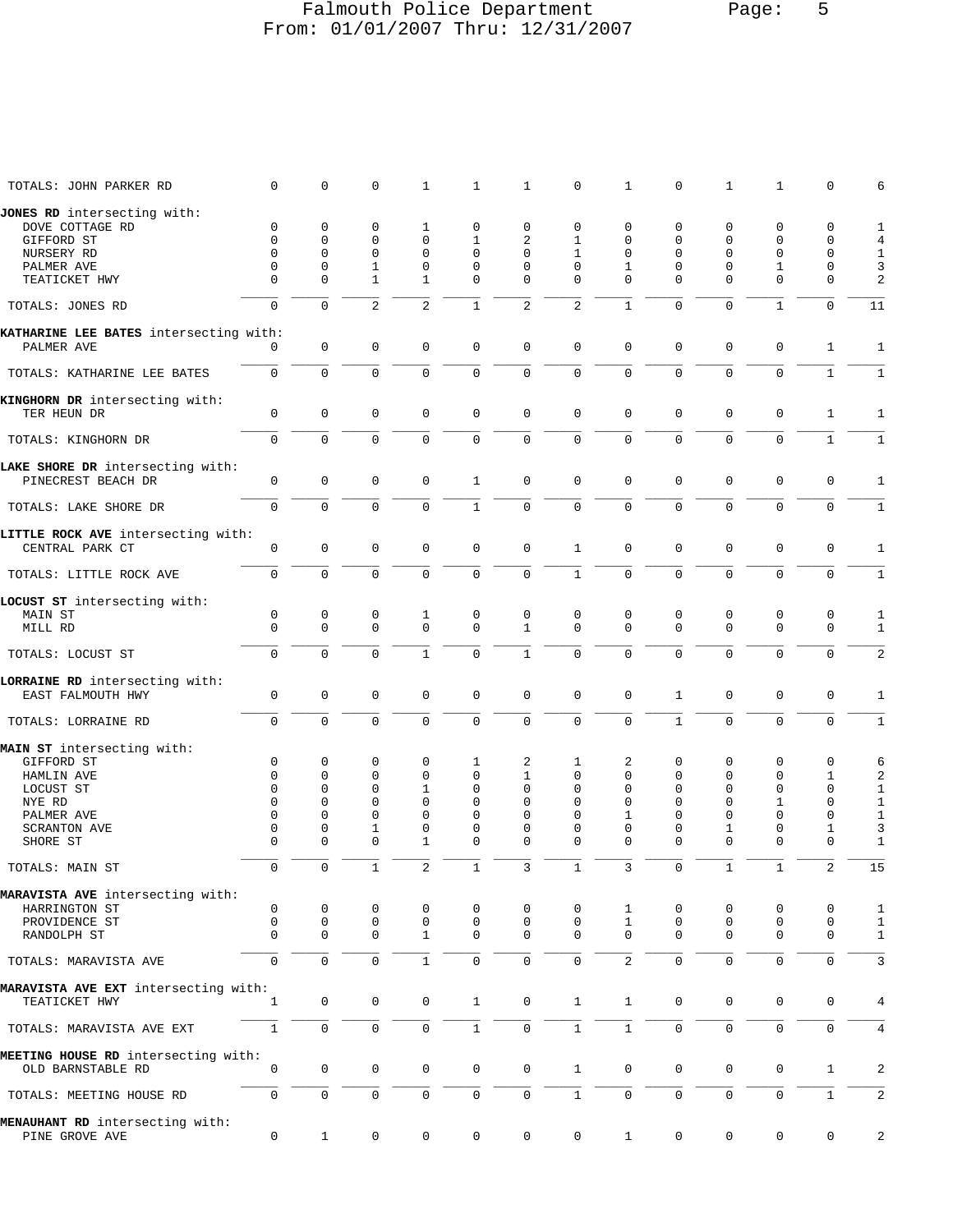# Falmouth Police Department Page: 6 From: 01/01/2007 Thru: 12/31/2007

| TOTALS: MENAUHANT RD                              | $\mathbf 0$      | $\mathbf{1}$     | 0                | $\Omega$         | $\Omega$          | 0            | $\mathbf 0$       | $\mathbf{1}$     | $\mathbf 0$      | $\mathbf 0$       | $\mathbf{0}$      | $\Omega$         | 2            |
|---------------------------------------------------|------------------|------------------|------------------|------------------|-------------------|--------------|-------------------|------------------|------------------|-------------------|-------------------|------------------|--------------|
| MILL RD intersecting with:                        |                  |                  |                  |                  |                   |              |                   |                  |                  |                   |                   |                  |              |
| LOCUST ST                                         | $\mathbf 0$      | $\mathbf 0$      | $\mathbf 0$      | 0                | 0                 | $\mathbf{1}$ | $\mathbf 0$       | $\mathbf 0$      | 0                | $\mathbf 0$       | 0                 | 0                | 1            |
| TOTALS: MILL RD                                   | $\mathbf 0$      | 0                | $\mathbf 0$      | 0                | 0                 | $\mathbf{1}$ | $\mathbf{0}$      | $\mathbf{0}$     | $\mathbf 0$      | $\mathbf 0$       | $\mathbf 0$       | $\mathbf 0$      | 1            |
| MINOT ST intersecting with:<br>NURSERY RD         | $\mathbf 0$      | $\mathbf 0$      | $\mathbf 0$      | 0                | 0                 | $\mathbf 0$  | $\mathbf 0$       | 1                | 0                | $\mathbf 0$       | 0                 | 0                | 1            |
| TOTALS: MINOT ST                                  | $\mathbf 0$      | $\Omega$         | $\mathbf 0$      | 0                | 0                 | $\mathbf 0$  | $\mathbf 0$       | $\mathbf{1}$     | $\mathbf 0$      | $\mathbf 0$       | $\mathbf 0$       | $\mathbf 0$      | $\mathbf{1}$ |
|                                                   |                  |                  |                  |                  |                   |              |                   |                  |                  |                   |                   |                  |              |
| NANTUCKET AVE intersecting with:<br>WORCESTER AVE | 0                | 0                | 0                | 0                | 0                 | $\mathbf{1}$ | $\mathbf 0$       | $\mathbf 0$      | 0                | 0                 | $\mathbf 0$       | $\mathbf 0$      | 1            |
| TOTALS: NANTUCKET AVE                             | $\mathbf 0$      | $\mathbf 0$      | $\mathbf 0$      | $\Omega$         | 0                 | $\mathbf{1}$ | $\mathbf 0$       | $\mathbf 0$      | $\mathbf 0$      | $\mathbf 0$       | $\mathbf 0$       | $\mathbf 0$      | $\mathbf{1}$ |
| NORTH FALMOUTH HWY intersecting with:             |                  |                  |                  |                  |                   |              |                   |                  |                  |                   |                   |                  |              |
| HEATHER LN<br>RT 151                              | 0<br>1           | 0<br>$\mathbf 0$ | 0<br>$\mathbf 0$ | 0<br>$\mathbf 0$ | 0<br>$\mathbf{1}$ | 0<br>0       | 0<br>$\mathbf{0}$ | 0<br>$\mathbf 0$ | 0<br>$\mathbf 0$ | 1<br>$\mathbf{1}$ | 0<br>$\mathbf{0}$ | 0<br>$\mathbf 0$ | 1<br>3       |
| TOTALS: NORTH FALMOUTH HWY                        | 1                | 0                | 0                | 0                | $\mathbf{1}$      | $\mathbf 0$  | $\mathbf{0}$      | 0                | $\mathbf 0$      | 2                 | 0                 | $\mathbf 0$      | 4            |
|                                                   |                  |                  |                  |                  |                   |              |                   |                  |                  |                   |                   |                  |              |
| NORTH MAIN ST intersecting with:<br>DEPOT AVE     | $\mathbf 0$      | $\mathbf{0}$     | $\mathbf 0$      | $\mathbf 0$      | 0                 | 0            | $\mathbf{0}$      | 2                | 0                | $\mathbf 0$       | 0                 | $\mathbf 0$      | 2            |
| TOTALS: NORTH MAIN ST                             | 0                | $\Omega$         | $\mathbf 0$      | $\Omega$         | $\Omega$          | $\mathbf 0$  | $\mathbf 0$       | 2                | $\mathbf 0$      | $\mathbf 0$       | $\mathbf 0$       | $\Omega$         | 2            |
| NURSERY RD intersecting with:                     |                  |                  |                  |                  |                   |              |                   |                  |                  |                   |                   |                  |              |
| JONES RD<br>MINOT ST                              | 0<br>$\mathbf 0$ | 0<br>0           | 0<br>$\mathbf 0$ | 0<br>0           | 0<br>0            | 0<br>0       | 1<br>$\mathbf 0$  | 0<br>1           | 0<br>$\mathbf 0$ | 0<br>$\mathbf 0$  | 0<br>$\mathbf{0}$ | 0<br>$\mathbf 0$ | 1<br>1       |
| TOTALS: NURSERY RD                                | $\mathbf 0$      | 0                | $\mathbf 0$      | 0                | 0                 | 0            | $\mathbf{1}$      | $\mathbf{1}$     | $\mathbf 0$      | $\mathbf 0$       | $\mathbf{0}$      | 0                | 2            |
|                                                   |                  |                  |                  |                  |                   |              |                   |                  |                  |                   |                   |                  |              |
| NYE RD intersecting with:<br>MAIN ST              | $\mathbf 0$      | $\mathbf 0$      | $\mathbf 0$      | $\mathbf 0$      | 0                 | 0            | $\mathbf{0}$      | $\mathbf 0$      | 0                | $\mathbf 0$       | $\mathbf{1}$      | $\mathbf 0$      | 1            |
| TOTALS: NYE RD                                    | $\mathbf 0$      | $\mathbf 0$      | $\mathbf 0$      | 0                | 0                 | 0            | $\mathbf 0$       | 0                | $\mathbf 0$      | $\mathbf 0$       | $\mathbf{1}$      | $\Omega$         | $1\,$        |
| OLD BARNSTABLE RD intersecting with:              |                  |                  |                  |                  |                   |              |                   |                  |                  |                   |                   |                  |              |
| CARRIAGE SHOP RD                                  | 0                | 0                | 0                | 0                | 0                 | 0            | 0                 | 0                | 0                | 0                 | 1                 | 0                | 1            |
| EAST FALMOUTH HWY                                 | $\mathbf 0$      | 0                | 0                | 0                | 0                 | 0            | 0                 | 0                | 0                | 0                 | $\mathbf{1}$      | 0                | 1            |
| MEETING HOUSE RD                                  | $\mathbf 0$      | $\Omega$         | $\mathbf 0$      | 0                | $\Omega$          | 0            | 1                 | $\Omega$         | $\Omega$         | $\Omega$          | 0                 | $\mathbf{1}$     | 2            |
| TOTALS: OLD BARNSTABLE RD                         | $\mathbf 0$      | 0                | $\mathbf 0$      | $\Omega$         | 0                 | 0            | $1\,$             | 0                | $\mathbf 0$      | $\mathbf 0$       | $\overline{2}$    | $\mathbf{1}$     | 4            |
| OLD MAIN RD intersecting with:<br>COUNTY RD       | $\mathbf 0$      | $\mathbf 0$      | $\mathbf 0$      | $\mathbf 0$      | $\mathbf 0$       | $\mathbf 0$  | $\mathbf{1}$      | $\mathbf 0$      | $\mathsf 0$      | $\mathbf 0$       | 0                 | $\mathbf 0$      | 1            |
|                                                   |                  |                  |                  |                  |                   |              |                   |                  |                  |                   |                   |                  |              |
| TOTALS: OLD MAIN RD                               | $\mathbf 0$      | 0                | $\mathbf 0$      | $\mathbf 0$      | 0                 | $\mathbf 0$  | $\mathbf{1}$      | 0                | 0                | $\mathbf 0$       | $\mathbf 0$       | $\mathbf 0$      | $1\,$        |
| OX BOW RD intersecting with:<br>TEATICKET HWY     | 0                | 0                | 0                | $\mathbf{1}$     | 0                 | $\mathbf{1}$ | $\mathbf 0$       | $\mathbf 0$      | 0                | 0                 | 0                 | 0                | 2            |
| TOTALS: OX BOW RD                                 | $\mathbf 0$      | $\mathbf 0$      | $\mathbf 0$      | $1\,$            | 0                 | $\mathbf{1}$ | $\mathbf 0$       | $\mathbf 0$      | $\mathbf 0$      | $\mathbf 0$       | $\mathbf{0}$      | $\mathbf 0$      | 2            |
| PALMER AVE intersecting with:                     |                  |                  |                  |                  |                   |              |                   |                  |                  |                   |                   |                  |              |
| JONES RD                                          | 0                | 0                | 1                | 0                | 0                 | 0            | $\mathbf 0$       | 1                | 0                | 0                 | 1                 | 0                | 3            |
| KATHARINE LEE BATES                               | $\mathbf 0$      | 0                | $\mathbf 0$      | 0                | 0                 | 0            | $\mathbf 0$       | 0                | $\mathbf 0$      | 0                 | $\mathbf{0}$      | 1                | $\mathbf 1$  |
| MAIN ST                                           | 0                | 0                | 0                | 0                | 0                 | 0            | $\mathbf 0$       | 1                | 0                | 0                 | 0                 | $\mathbf 0$      | $\mathbf 1$  |
| ROGERS RD                                         | 0                | 0                | 0                | 0                | 1                 | 0            | 0                 | 0                | $\mathbf 0$      | 0                 | $\Omega$          | $\Omega$         | $\mathbf 1$  |
| RT 28 SOUTH                                       | 0                | 0                | 0                | 0                | 0                 | 0            | 0                 | 1                | $\mathbf 0$      | 0                 | 0                 | $\mathbf 0$      | $\mathbf{1}$ |
| SIPPEWISSETT RD                                   | 0                | 0                | 0                | 0                | 0                 | 0            | 0                 | 0                | 1                | 0                 | $\mathbf 0$       | 0                | $\mathbf{1}$ |
| TER HEUN DR                                       | $\Omega$         | $\Omega$         | $\Omega$         | 0                | 0                 | 0            | 1                 | $\Omega$         | $\Omega$         | 0                 | 0                 | $\Omega$         | $1\,$        |
| TOTALS: PALMER AVE                                | 0                | $\mathsf 0$      | $\mathbf{1}$     | 0                | $\mathbf{1}$      | $\mathbf 0$  | $\mathbf{1}$      | 3                | $\mathbf{1}$     | $\mathbf 0$       | $\mathbf 1$       | $\mathbf{1}$     | 9            |
| PARSONS LN intersecting with:<br>WAQUOIT HWY      | $\mathbf 0$      | $\mathbf 0$      | $\mathbf 0$      | $\mathbf{1}$     | $\mathbf 0$       | $\mathsf{O}$ | $\mathsf 0$       | $\mathbf 0$      | $\mathbf 0$      | $\mathbf 0$       | 0                 | $\mathbf 0$      | 1            |
|                                                   |                  |                  |                  |                  |                   |              |                   |                  |                  |                   |                   |                  |              |
| TOTALS: PARSONS LN                                | $\mathbf 0$      | 0                | 0                | $1\,$            | 0                 | $\mathsf{O}$ | $\mathsf 0$       | 0                | 0                | $\mathbf 0$       | $\mathsf{O}$      | $\mathbf 0$      | $1\,$        |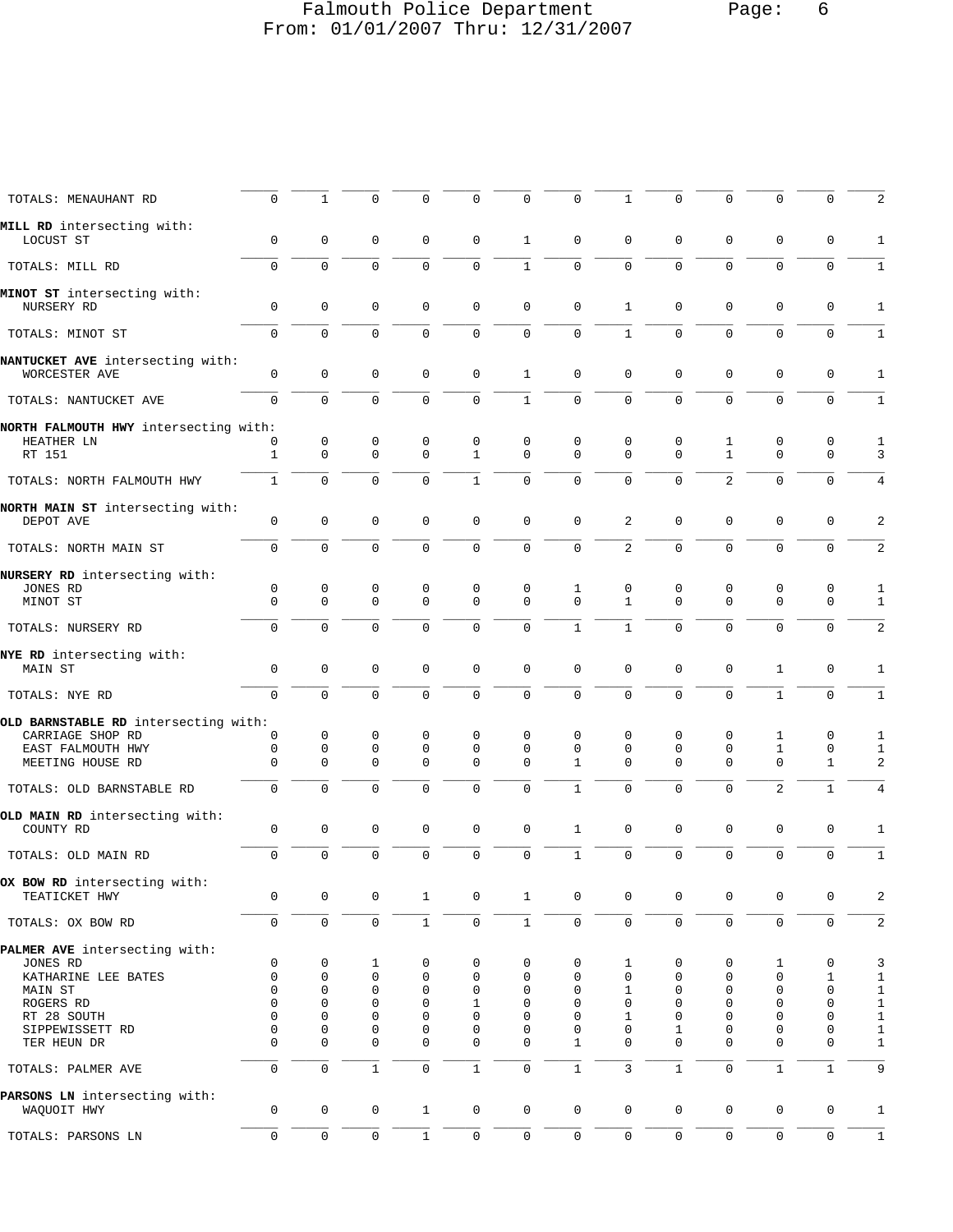### Falmouth Police Department Page: 7 From: 01/01/2007 Thru: 12/31/2007

| PEYTON PL intersecting with:                         |                     |              |                     |              |                     |                     |                     |              |                |                     |                     |                     |                |
|------------------------------------------------------|---------------------|--------------|---------------------|--------------|---------------------|---------------------|---------------------|--------------|----------------|---------------------|---------------------|---------------------|----------------|
| CENTRAL AVE                                          | 0                   | $\mathbf 0$  | 0                   | 0            | 1                   | 0                   | $\mathbf 0$         | 0            | 0              | 0                   | 0                   | 0                   | 1              |
| TOTALS: PEYTON PL                                    | $\mathbf 0$         | $\mathbf 0$  | $\mathbf 0$         | $\mathbf 0$  | $\mathbf{1}$        | $\mathsf 0$         | $\mathbf 0$         | 0            | $\mathbf 0$    | $\mathbf 0$         | $\mathsf 0$         | $\mathbf 0$         | $\mathbf{1}$   |
| PINE GROVE AVE intersecting with:                    |                     |              |                     |              |                     |                     |                     |              |                |                     |                     |                     |                |
| MENAUHANT RD                                         | $\mathbf 0$         | $\mathbf{1}$ | $\mathbf 0$         | $\mathbf 0$  | $\mathbf 0$         | $\mathbf 0$         | $\mathbf{0}$        | 1            | $\mathbf 0$    | $\mathbf 0$         | $\mathbf 0$         | $\mathbf 0$         | 2              |
| TOTALS: PINE GROVE AVE                               | $\mathbf 0$         | $\mathbf{1}$ | $\mathbf 0$         | $\mathbf 0$  | 0                   | $\mathbf 0$         | 0                   | $\mathbf{1}$ | $\mathbf 0$    | $\Omega$            | $\Omega$            | $\mathbf 0$         | 2              |
| PINE ST intersecting with:                           |                     |              |                     |              |                     |                     |                     |              |                |                     |                     |                     |                |
| COUNTY RD                                            | 0                   | $\mathbf 0$  | 1                   | $\mathbf 0$  | $\mathbf 0$         | $\mathbf 0$         | $\mathbf 0$         | 0            | 0              | $\mathbf 0$         | $\mathbf 0$         | 0                   | 1              |
| TOTALS: PINE ST                                      | $\mathbf 0$         | $\mathbf 0$  | $\mathbf{1}$        | $\mathbf 0$  | $\mathbf 0$         | $\mathbf 0$         | $\mathbf{0}$        | $\Omega$     | $\mathbf 0$    | $\Omega$            | $\mathbf 0$         | $\mathbf 0$         | $1\,$          |
| PINECREST BEACH DR intersecting with:                |                     |              |                     |              |                     |                     |                     |              |                |                     |                     |                     |                |
| LAKE SHORE DR                                        | 0                   | 0            | 0                   | 0            | 1                   | 0                   | 0                   | 0            | 0              | 0                   | 0                   | 0                   | 1              |
| SANDWICH RD                                          | $\mathbf 0$         | $\mathbf 0$  | $\mathbf 0$         | $\mathbf 0$  | $\mathbf 0$         | $\Omega$            | $\Omega$            | $\Omega$     | $\mathbf 0$    | $\mathbf{1}$        | $\mathbf 0$         | $\mathbf 0$         | 1              |
| TOTALS: PINECREST BEACH DR                           | $\mathbf 0$         | $\Omega$     | $\Omega$            | $\Omega$     | $\mathbf{1}$        | $\mathbf 0$         | $\mathbf{0}$        | $\Omega$     | $\Omega$       | $\mathbf{1}$        | $\Omega$            | $\Omega$            | 2              |
| PINEWOOD DR intersecting with:                       |                     |              |                     |              |                     |                     |                     |              |                |                     |                     |                     |                |
| SANDWICH RD                                          | $\mathbf 0$         | $\mathbf 0$  | $\mathbf 0$         | $\mathbf 0$  | $\mathbf 0$         | $\mathbf 0$         | $\mathbf{0}$        | $\mathbf 0$  | 0              | 0                   | $\mathbf 0$         | 1                   | 1              |
| TOTALS: PINEWOOD DR                                  | $\mathbf 0$         | $\mathbf 0$  | $\mathbf 0$         | $\mathbf 0$  | 0                   | $\mathbf 0$         | $\mathbf{0}$        | $\Omega$     | $\mathbf 0$    | $\mathbf 0$         | $\mathbf 0$         | $\mathbf{1}$        | $1\,$          |
|                                                      |                     |              |                     |              |                     |                     |                     |              |                |                     |                     |                     |                |
| PROVIDENCE ST intersecting with:<br>MARAVISTA AVE    | $\mathbf 0$         | $\mathbf 0$  | 0                   | $\mathbf 0$  | $\mathbf 0$         | $\mathbf 0$         | $\mathbf 0$         | 1            | 0              | $\mathbf 0$         | $\mathbf 0$         | $\mathbf 0$         | 1              |
| TOTALS: PROVIDENCE ST                                | $\mathbf 0$         | $\mathbf 0$  | $\mathbf 0$         | $\mathbf 0$  | 0                   | $\mathbf 0$         | $\mathbf 0$         | $\mathbf{1}$ | $\mathbf 0$    | $\mathbf 0$         | 0                   | $\mathbf 0$         | $1\,$          |
|                                                      |                     |              |                     |              |                     |                     |                     |              |                |                     |                     |                     |                |
| QUISSETT AVE intersecting with:<br>GANSETT RD        | 0                   | $\mathbf 0$  | 0                   | $\mathbf 0$  | $\mathbf 0$         | $\mathbf 0$         | 1                   | $\mathbf 0$  | $\mathbf 0$    | $\mathbf 0$         | $\mathbf 0$         | 0                   | 1              |
| TOTALS: QUISSETT AVE                                 | $\mathbf 0$         | $\mathbf 0$  | $\mathbf 0$         | $\mathbf 0$  | $\mathbf 0$         | $\mathbf 0$         | $\mathbf{1}$        | $\mathbf{0}$ | $\mathbf 0$    | 0                   | $\mathbf 0$         | 0                   | 1              |
|                                                      |                     |              |                     |              |                     |                     |                     |              |                |                     |                     |                     |                |
| RANCH RD intersecting with:<br>RT 151                | $\mathbf{0}$        | $\mathbf 0$  | $\mathbf 0$         | $\mathbf 0$  | 0                   | $\mathbf 0$         | $\mathbf 0$         | $\mathbf 0$  | 0              | $\mathbf{1}$        | $\mathbf 0$         | $\mathbf 0$         | 1              |
| TOTALS: RANCH RD                                     | $\mathbf 0$         | $\mathbf 0$  | $\mathbf 0$         | $\mathbf 0$  | $\mathbf 0$         | $\mathsf 0$         | $\mathbf 0$         | 0            | $\mathbf 0$    | $\mathbf{1}$        | $\mathbf 0$         | $\mathbf 0$         | $1\,$          |
| RANDOLPH ST intersecting with:                       |                     |              |                     |              |                     |                     |                     |              |                |                     |                     |                     |                |
| MARAVISTA AVE                                        | 0                   | 0            | 0                   | 1            | 0                   | $\mathbf 0$         | $\mathbf 0$         | 0            | 0              | 0                   | 0                   | 0                   | 1              |
| TOTALS: RANDOLPH ST                                  | $\Omega$            | $\Omega$     | $\mathbf 0$         | $\mathbf{1}$ | 0                   | $\Omega$            | $\Omega$            | $\Omega$     | $\Omega$       | $\Omega$            | 0                   | $\Omega$            | $\mathbf{1}$   |
|                                                      |                     |              |                     |              |                     |                     |                     |              |                |                     |                     |                     |                |
| RIVERS EDGE RD intersecting with:<br>BARROWS RD      | $\mathbb O$         | $\mathbf{1}$ | 0                   | 0            | 0                   | $\mathbf 0$         | 0                   | 0            | 0              | 0                   | 0                   | 0                   | 1              |
| TOTALS: RIVERS EDGE RD                               | $\mathbf 0$         | $\mathbf{1}$ | $\mathbf 0$         | $\mathbf 0$  | 0                   | $\mathbf 0$         | $\mathbf{0}$        | 0            | $\mathbf 0$    | $\mathbf 0$         | $\mathbf 0$         | $\mathbf 0$         | $\mathbf 1$    |
|                                                      |                     |              |                     |              |                     |                     |                     |              |                |                     |                     |                     |                |
| ROBBINS RD intersecting with:<br>FALMOUTH HEIGHTS RD | $\mathbf 0$         | $\mathbf 0$  | $\mathbf 0$         | $\mathbf 0$  | $\mathbf 0$         | $\mathbf 0$         | $\mathbf 0$         | $\mathbf{1}$ | $\mathbf{1}$   | $\mathbf 0$         | $\mathbf 0$         | $\mathbf 0$         | 2              |
| TOTALS: ROBBINS RD                                   | $\mathsf{O}\xspace$ | $\mathbf 0$  | $\mathsf{O}\xspace$ | $\mathbf 0$  | $\mathsf{O}\xspace$ | $\mathsf{O}\xspace$ | $\mathsf{O}\xspace$ | $\mathbf{1}$ | $\mathbf{1}$   | $\mathsf{O}\xspace$ | $\mathsf 0$         | $\mathsf{O}\xspace$ | $\overline{c}$ |
|                                                      |                     |              |                     |              |                     |                     |                     |              |                |                     |                     |                     |                |
| ROGERS RD intersecting with:<br>PALMER AVE           | $\mathbf 0$         | $\mathbf 0$  | $\mathbf 0$         | $\mathbf 0$  | $\mathbf{1}$        | $\mathbf 0$         | $\mathbf 0$         | $\mathbf 0$  | $\mathbf 0$    | $\mathbf 0$         | $\mathbf 0$         | $\mathbf 0$         | $\mathbf{1}$   |
| TOTALS: ROGERS RD                                    | $\mathsf{O}\xspace$ | $\mathbf 0$  | $\mathbf 0$         | $\mathbf 0$  | $1\,$               | $\mathsf{O}\xspace$ | $\mathsf{O}\xspace$ | $\mathbf 0$  | $\mathbf 0$    | $\mathbf 0$         | $\mathsf{O}\xspace$ | $\mathbf 0$         | $1\,$          |
|                                                      |                     |              |                     |              |                     |                     |                     |              |                |                     |                     |                     |                |
| RT 151 intersecting with:<br>CLOVERFIELD WAY         | $\mathbf{1}$        | 0            | 0                   | 0            | 0                   | 0                   | 0                   | 0            | 0              | 0                   | 0                   | 0                   | 1              |
| FALMOUTH WOODS RD                                    | $\mathbf{0}$        | 0            | $\mathbf 0$         | $\mathbf 0$  | $\mathbf 0$         | 0                   | $\mathbf 0$         | $\mathbf 0$  | 1              | 0                   | $\mathbf 0$         | $\mathbf 0$         | $\mathbf{1}$   |
| NORTH FALMOUTH HWY                                   | $\mathbf{1}$        | 0            | $\mathbf 0$         | $\mathbf 0$  | $\mathbf{1}$        | 0                   | $\mathbf 0$         | 0            | $\mathbf 0$    | $\mathbf{1}$        | $\mathbf 0$         | $\mathbf 0$         | 3              |
| RANCH RD                                             | $\mathbf 0$         | 0            | $\mathbf 0$         | $\mathbf{0}$ | $\mathbf 0$         | 0                   | $\mathbf 0$         | $\Omega$     | $\Omega$       | 1                   | $\mathbf 0$         | $\mathbf 0$         | $\mathbf 1$    |
| RT 28 SOUTH                                          | $\overline{2}$      | $\Omega$     | $\mathbf 1$         | $\mathbf 0$  | $\overline{c}$      | $\Omega$            | $\mathbf{1}$        | $\Omega$     | $\mathbf{1}$   | $\Omega$            | 1                   | $\mathbf{1}$        | 9              |
| SAM TURNER RD                                        | $\mathbf 0$         | 0            | $\mathbf 0$         | 1            | $\mathbf 0$         | $\mathbf 0$         | $\mathbf 0$         | $\Omega$     | $\mathbf 0$    | $\mathbf 0$         | $\mathbf 0$         | $\mathbf 0$         | $\mathbf 1$    |
| SANDWICH RD                                          | 0                   | 0            | $\mathbf{1}$        | $\mathbf 0$  | $\mathbf 0$         | 0                   | 3                   | $\Omega$     | $\Omega$       | 2                   | $\mathbf 0$         | $\mathbf 0$         | 6              |
| TOTALS: RT 151                                       | $\overline{4}$      | $\mathbf 0$  | 2                   | $\mathbf{1}$ | 3                   | $\mathsf{O}\xspace$ | $\overline{4}$      | $\mathbf 0$  | $\overline{a}$ | $\overline{4}$      | $\mathbf{1}$        | $\mathbf{1}$        | 22             |
|                                                      |                     |              |                     |              |                     |                     |                     |              |                |                     |                     |                     |                |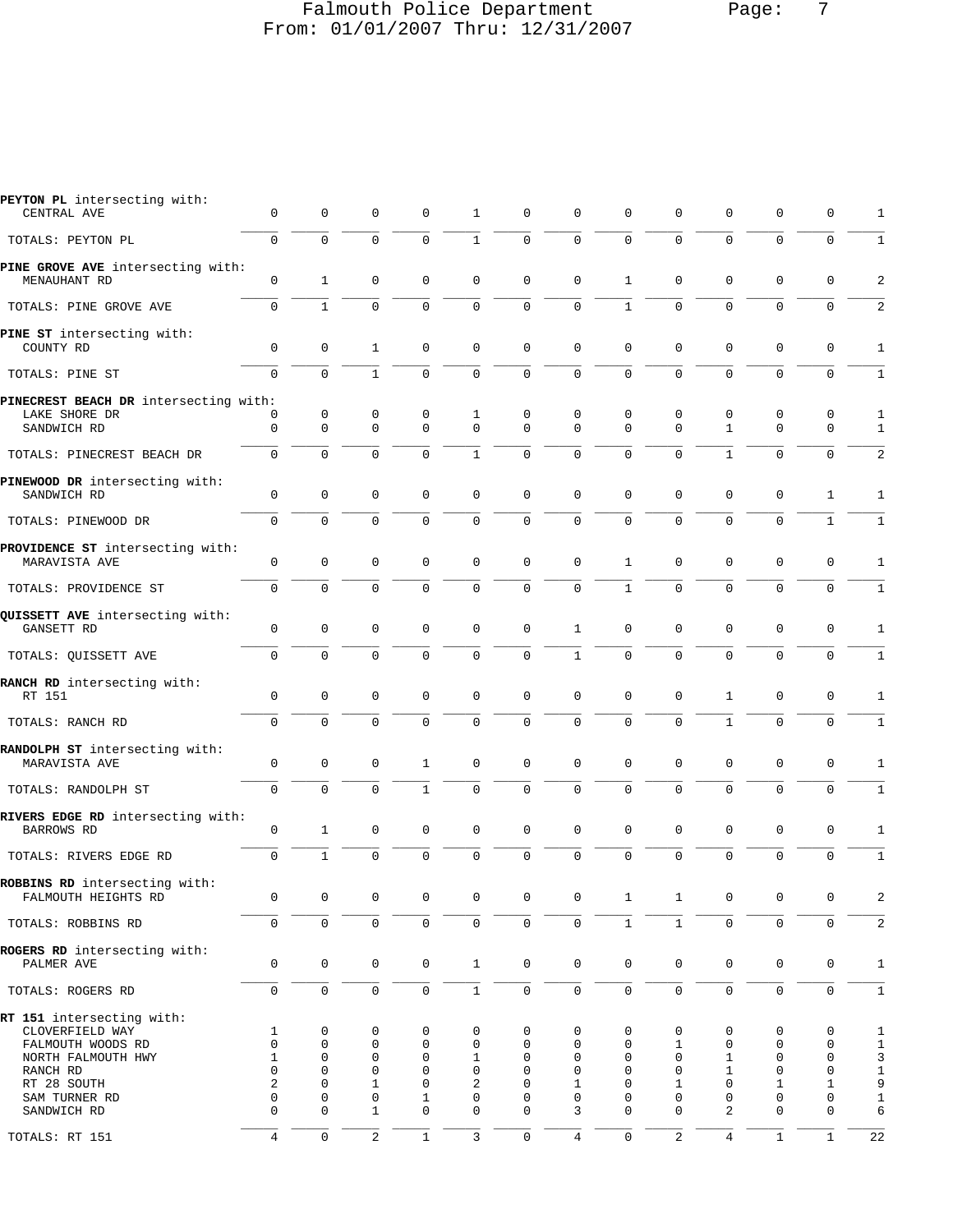#### Falmouth Police Department Page: 8 From: 01/01/2007 Thru: 12/31/2007

| RT 28 NORTH intersecting with:                           |                            |                  |                     |                      |                     |                     |                          |                      |                          |                  |                   |                     |              |
|----------------------------------------------------------|----------------------------|------------------|---------------------|----------------------|---------------------|---------------------|--------------------------|----------------------|--------------------------|------------------|-------------------|---------------------|--------------|
| BRICK KILN RD                                            | 0<br>$\Omega$              | 0<br>$\Omega$    | 0<br>$\mathbf{1}$   | 0<br>$\Omega$        | 0<br>$\mathbf 0$    | 0<br>$\mathbf 0$    | 0<br>$\Omega$            | 0<br>$\Omega$        | 1<br>$\Omega$            | 0<br>$\Omega$    | 0<br>$\mathbf{1}$ | 0<br>$\overline{a}$ | 1            |
| THOMAS B LANDERS RD                                      |                            |                  |                     |                      |                     |                     |                          |                      |                          |                  |                   |                     | 4            |
| TOTALS: RT 28 NORTH                                      | 0                          | $\Omega$         | $\mathbf 1$         | $\Omega$             | $\mathbf 0$         | $\mathbf 0$         | $\mathbf 0$              | $\Omega$             | $\mathbf{1}$             | $\mathbf 0$      | $\mathbf{1}$      | $\overline{2}$      | 5            |
| RT 28 SOUTH intersecting with:                           |                            |                  |                     |                      |                     |                     |                          |                      |                          |                  |                   |                     |              |
| BRICK KILN RD                                            | 0                          | 0                | 1                   | 0                    | $\mathbf 0$         | $\mathbf 0$         | $\mathbf 0$              | 0                    | 0                        | 0                | 0                 | 0                   | 1            |
| PALMER AVE                                               | $\Omega$                   | $\Omega$         | $\mathbf 0$         | $\Omega$             | $\Omega$            | $\Omega$            | $\Omega$                 | $\mathbf{1}$         | $\Omega$                 | 0                | $\Omega$          | $\mathbf 0$         | $\mathbf{1}$ |
| RT 151                                                   | $\overline{a}$<br>$\Omega$ | $\Omega$         | $\mathbf{1}$        | $\Omega$<br>$\Omega$ | 2                   | 0                   | $\mathbf{1}$<br>$\Omega$ | $\Omega$<br>$\Omega$ | $\mathbf{1}$<br>$\Omega$ | $\mathbf 0$      | $\mathbf{1}$      | $\mathbf{1}$        | 9            |
| THOMAS B LANDERS RD                                      |                            | $\Omega$         | $\Omega$            |                      | $\mathbf 0$         | $\Omega$            |                          |                      |                          | $\mathbf{1}$     | $\Omega$          | $\mathbf 0$         | 1            |
| TOTALS: RT 28 SOUTH                                      | $\overline{a}$             | $\mathbf 0$      | $\overline{2}$      | $\Omega$             | 2                   | $\mathbf 0$         | $\mathbf{1}$             | $\mathbf{1}$         | $\mathbf{1}$             | $\mathbf{1}$     | $\mathbf{1}$      | $\mathbf{1}$        | 12           |
| SAM TURNER RD intersecting with:<br>RT 151               | 0                          | $\mathbf 0$      | 0                   | $\mathbf 1$          | $\mathbf 0$         | $\mathbf 0$         | $\mathbf 0$              | 0                    | $\mathbf 0$              | $\mathbf 0$      | $\mathbf 0$       | $\mathbf 0$         | $\mathbf{1}$ |
|                                                          |                            |                  |                     |                      |                     |                     |                          |                      |                          |                  |                   |                     |              |
| TOTALS: SAM TURNER RD                                    | 0                          | $\mathbf 0$      | $\mathbf 0$         | $\mathbf{1}$         | $\mathbf 0$         | $\mathbf 0$         | $\mathbf 0$              | $\Omega$             | $\Omega$                 | $\mathbf 0$      | $\Omega$          | $\mathbf 0$         | 1            |
| SAND POINTE SHORES intersecting with:<br>HAPPY HOLLOW RD | $\Omega$                   | $\mathbf{1}$     | 0                   | $\Omega$             | $\mathbf 0$         | $\mathbf 0$         | $\mathbf 0$              | $\Omega$             | $\Omega$                 | $\mathbf 0$      | $\Omega$          | $\mathbf 0$         | $\mathbf{1}$ |
| TOTALS: SAND POINTE SHORES                               | $\mathbf 0$                | $\mathbf{1}$     | $\mathbf 0$         | $\Omega$             | $\mathbf 0$         | $\mathsf 0$         | $\mathbf 0$              | $\mathbf 0$          | $\mathbf 0$              | $\mathsf 0$      | $\mathbf 0$       | $\mathbf 0$         | $\mathbf{1}$ |
| SANDWICH RD intersecting with:                           |                            |                  |                     |                      |                     |                     |                          |                      |                          |                  |                   |                     |              |
| ALDERBERRY LN                                            | 0                          | 0                | 0                   | $\mathbf 0$          | $\mathbf 0$         | $\mathbf 0$         | 1                        | 0                    | 0                        | $\mathbf 0$      | 0                 | 0                   | 1            |
| BOXBERRY HILL RD                                         | $\Omega$                   | $\Omega$         | $\Omega$            | $\Omega$             | $\Omega$            | $\Omega$            | $\Omega$                 | $\Omega$             | $\Omega$                 | 0                | $\Omega$          | 1                   | 1            |
| BRICK KILN RD                                            | 1                          | 2                | $\Omega$            | 1                    | 1                   | 1                   | 2                        | $\overline{2}$       | $\Omega$                 | $\Omega$         | $\Omega$          | $\mathbf{1}$        | 11           |
| CARRIAGE SHOP RD                                         | $\Omega$                   | $\Omega$         | $\Omega$            | $\Omega$             | $\mathbf{1}$        | 0                   | $\mathbf{1}$             | $\Omega$             | $\Omega$                 | $\Omega$         | $\Omega$          | $\mathbf{1}$        | 3            |
| GRACE CT                                                 | $\Omega$                   | $\Omega$         | $\Omega$            | $\Omega$             | $\Omega$            | 0                   | $\Omega$                 | $\Omega$             | 1                        | 0                | $\Omega$          | $\mathbf 0$         | $\mathbf{1}$ |
| JOHN PARKER RD                                           | $\Omega$                   | $\Omega$         | $\Omega$            | $\Omega$             | $\mathbf{1}$        | $\Omega$            | $\Omega$                 | $\Omega$             | $\Omega$                 | $\mathbf{1}$     | $\mathbf{1}$      | $\mathbf 0$         | $\mathbf{3}$ |
| PINECREST BEACH DR                                       | $\Omega$                   | $\Omega$         | $\Omega$            | $\Omega$             | $\Omega$            | 0                   | $\Omega$                 | $\Omega$             | $\Omega$                 | $\mathbf{1}$     | $\Omega$          | $\mathbf 0$         | $\mathbf{1}$ |
| PINEWOOD DR                                              | $\Omega$                   | 0                | $\Omega$            | $\Omega$             | $\Omega$            | $\Omega$            | $\Omega$                 | $\Omega$             | $\Omega$                 | $\Omega$         | $\Omega$          | 1                   | $\mathbf{1}$ |
| RT 151                                                   | $\Omega$                   | 0                | $\mathbf{1}$        | $\Omega$             | $\Omega$            | $\Omega$            | 3                        | $\Omega$             | $\Omega$                 | $\overline{2}$   | $\Omega$          | $\mathbf 0$         | 6            |
| TEATICKET HWY                                            | $\mathbf{1}$               | $\mathbf{1}$     | $\Omega$            | $\Omega$             | $\Omega$            | 1                   | $\Omega$                 | $\Omega$             | $\Omega$                 | $\Omega$         | $\Omega$          | $\mathbf{1}$        | 4            |
| THOMAS B LANDERS RD                                      | $\Omega$                   | $\Omega$         | $\Omega$            | 0                    | $\mathbf 0$         | 0                   | 1                        | $\Omega$             | $\Omega$                 | $\Omega$         | $\Omega$          | 0                   | 1            |
| TURNER RD                                                | $\Omega$                   | $\Omega$         | $\Omega$            | $\mathbf{1}$         | $\Omega$            | $\Omega$            | $\Omega$                 | $\Omega$             | $\Omega$                 | $\Omega$         | $\Omega$          | $\mathbf 0$         | $\mathbf{1}$ |
| TOTALS: SANDWICH RD                                      | $\overline{a}$             | 3                | $\mathbf{1}$        | $\overline{2}$       | 3                   | 2                   | 8                        | 2                    | $\mathbf{1}$             | 4                | $\mathbf{1}$      | 5                   | 34           |
| <b>SCRANTON AVE</b> intersecting with:                   |                            |                  |                     |                      |                     |                     |                          |                      |                          |                  |                   |                     |              |
| MAIN ST                                                  | $\mathbf 0$                | 0                | $\mathbf{1}$        | $\Omega$             | $\mathbf 0$         | $\mathbf 0$         | $\mathbf 0$              | $\mathbf{0}$         | $\mathbf 0$              | $\mathbf{1}$     | $\mathbf 0$       | $\mathbf{1}$        | 3            |
| TOTALS: SCRANTON AVE                                     | $\Omega$                   | $\Omega$         | $\mathbf{1}$        | $\Omega$             | $\mathbf 0$         | $\mathbf 0$         | $\mathbf 0$              | $\Omega$             | $\Omega$                 | $\mathbf{1}$     | $\mathbf 0$       | $\mathbf{1}$        | 3            |
| SEACOAST SHORES BLVD intersecting with:                  |                            |                  |                     |                      |                     |                     |                          |                      |                          |                  |                   |                     |              |
| CHURCHILL DR                                             | 0                          | $\mathbf 0$      | 0                   | $\mathbf 0$          | $\mathbf 0$         | $\mathbf 0$         | $\mathbf 0$              | 0                    | $\mathbf 0$              | 1                | 0                 | 0                   | 1            |
| CROYDEN DR                                               | $\mathbf 0$                | 0                | 0                   | $\mathbf 0$          | $\mathbf 0$         | 0                   | $\mathbf 0$              | $\mathbf 0$          | $\mathbf 0$              | 0                | 0                 | $\mathbf{1}$        | 1            |
| EAST FALMOUTH HWY                                        | $\Omega$                   | $\Omega$         | $\Omega$            | $\mathbf{1}$         | $\mathbf{1}$        | $\mathbf 0$         | $\Omega$                 | $\mathbf{1}$         | $\Omega$                 | $\Omega$         | $\Omega$          | $\mathbf 0$         | 3            |
| TOTALS: SEACOAST SHORES BLVD                             | $\Omega$                   | $\Omega$         | $\Omega$            | $\mathbf{1}$         | $\mathbf{1}$        | $\Omega$            | $\Omega$                 | $\mathbf{1}$         | $\Omega$                 | $\mathbf{1}$     | $\Omega$          | $\mathbf{1}$        | 5            |
| SHORE ST intersecting with:                              |                            |                  |                     |                      |                     |                     |                          |                      |                          |                  |                   |                     |              |
| CLINTON AVE<br>MAIN ST                                   | 0<br>$\Omega$              | 0<br>$\mathbf 0$ | 0<br>$\mathbf 0$    | 0<br>$\mathbf{1}$    | 0<br>$\mathbf 0$    | 0<br>$\mathbf 0$    | 0<br>$\mathbf 0$         | 0<br>$\Omega$        | 0<br>$\mathbf 0$         | 0<br>$\mathbf 0$ | 0<br>$\mathbf 0$  | 1<br>$\mathbf 0$    | 1<br>1       |
| TOTALS: SHORE ST                                         | $\mathbf 0$                | $\mathbf 0$      | 0                   | $\mathbf{1}$         | $\mathbf 0$         | $\mathbf 0$         | 0                        | 0                    | $\mathsf{O}\xspace$      | $\mathbf 0$      | $\mathbf 0$       | $\mathbf{1}$        | 2            |
|                                                          |                            |                  |                     |                      |                     |                     |                          |                      |                          |                  |                   |                     |              |
| SHOREWOOD DR intersecting with:<br>EAST FALMOUTH HWY     | 0                          | 0                | 1                   | 1                    | 0                   | 0                   | 1                        | 0                    | 0                        | 0                | $\mathbf 0$       | 0                   | 3            |
| HIGHVIEW DR                                              | $\mathbf 0$                | 0                | $\mathbf 0$         | $\mathbf 0$          | $\mathsf 0$         | $\mathbf 0$         | $\mathbf 0$              | $\mathbf 0$          | $\mathbf 0$              | $\mathbf 0$      | $\mathbf{1}$      | $\mathbf 0$         | 1            |
|                                                          |                            |                  |                     |                      |                     |                     |                          |                      |                          |                  |                   |                     |              |
| TOTALS: SHOREWOOD DR                                     | 0                          | $\mathbf 0$      | $\mathbf 1$         | $\mathbf{1}$         | $\mathsf{O}\xspace$ | $\mathsf{O}\xspace$ | $\mathbf{1}$             | $\Omega$             | $\mathbf 0$              | $\mathsf 0$      | $\mathbf{1}$      | $\mathbf 0$         | 4            |
| SILVER BEACH AVE intersecting with:<br>ARLINGTON ST      | 0                          | $\mathbf 0$      | 0                   | 0                    | 0                   | $\mathsf{O}\xspace$ | $\mathbf{1}$             | $\mathbf 0$          | 0                        | $\mathsf{O}$     | $\mathbf 0$       | $\mathsf 0$         | 1            |
|                                                          |                            |                  |                     |                      |                     |                     |                          |                      |                          |                  |                   |                     |              |
| TOTALS: SILVER BEACH AVE                                 | $\mathsf{O}\xspace$        | $\mathsf{O}$     | $\mathsf 0$         | 0                    | $\mathsf{O}$        | $\mathsf{O}\xspace$ | $1\,$                    | 0                    | $\mathsf{O}$             | $\mathsf 0$      | $\mathbf 0$       | $\mathsf{O}\xspace$ | $\mathbf{1}$ |
| SIPPEWISSETT RD intersecting with:<br>PALMER AVE         | 0                          | $\mathsf{O}$     | $\mathsf{O}\xspace$ | $\mathsf{O}$         | 0                   | $\mathsf{O}\xspace$ | 0                        | $\overline{0}$       | $\mathbf{1}$             | 0                | $\mathbf 0$       | $\mathsf{O}$        | $\mathbf{1}$ |
|                                                          |                            |                  |                     |                      |                     |                     |                          |                      |                          |                  |                   |                     |              |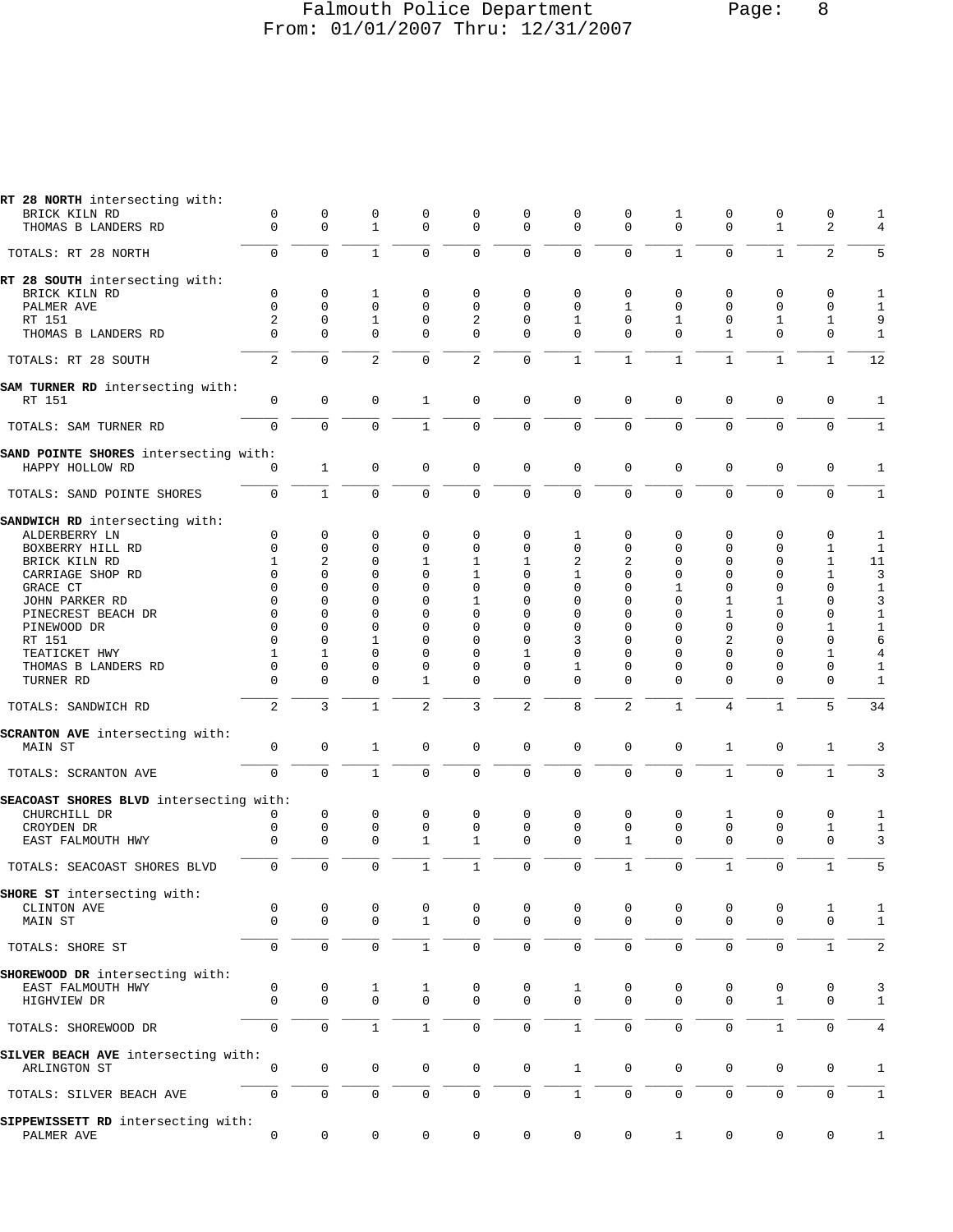# Falmouth Police Department Page: 9 From: 01/01/2007 Thru: 12/31/2007

| TOTALS: SIPPEWISSETT RD                                     | 0                   | $\mathbf 0$         | 0                   | 0                   | 0                   | $\mathbf 0$      | 0                | $\mathbf 0$    | $\mathbf{1}$     | $\Omega$                | $\Omega$                   | $\mathbf 0$         |                         |
|-------------------------------------------------------------|---------------------|---------------------|---------------------|---------------------|---------------------|------------------|------------------|----------------|------------------|-------------------------|----------------------------|---------------------|-------------------------|
| SPRING BARS RD intersecting with:<br>DAVIS STRAITS          | 0                   | 0                   | 0                   | 0                   | 0                   | 0                | 0                | 0              | 0                | 0                       | 1                          | 0                   | 1                       |
| WORCESTER CT                                                | $\mathbf 0$         | 2                   | $\mathbf{1}$        | $\mathbf{1}$        | $\mathbf 0$         | $\mathbf{1}$     | $\mathbf 0$      | 0              | $\mathbf 0$      | $\mathbf 0$             | $\mathbf 0$                | $\mathbf{1}$        | 6                       |
|                                                             |                     |                     |                     |                     |                     |                  |                  |                |                  |                         |                            |                     |                         |
| TOTALS: SPRING BARS RD                                      | 0                   | $\overline{2}$      | $1\,$               | $\mathbf{1}$        | $\mathbf 0$         | $\mathbf{1}$     | $\mathbf 0$      | $\mathbf 0$    | $\mathbf 0$      | $\mathbf 0$             | $\mathbf{1}$               | $\mathbf{1}$        | 7                       |
| TEATICKET HWY intersecting with:                            |                     |                     |                     |                     |                     |                  |                  |                |                  |                         |                            |                     |                         |
| ALPHONSE ST<br>BEAGLE LN                                    | 0<br>0              | 0<br>0              | 0<br>$\Omega$       | 1<br>0              | 0<br>$\mathbf 0$    | 0<br>0           | 0<br>0           | 0<br>$\Omega$  | 0<br>0           | $\mathbf 0$<br>$\Omega$ | $\mathbf 0$<br>$\mathbf 0$ | 0<br>1              | 1<br>1                  |
| HOMESTEAD LN                                                | $\Omega$            | $\Omega$            | $\Omega$            | $\mathbf 0$         | $\mathbf 0$         | 0                | 0                | 0              | 1                | $\mathbf 0$             | 1                          | $\mathbf 0$         | $\overline{\mathbf{c}}$ |
| JONES RD                                                    | $\Omega$            | 0                   | 1                   | 1                   | $\mathbf 0$         | 0                | 0                | 0              | 0                | $\mathbf 0$             | $\Omega$                   | $\mathbf 0$         | $\overline{a}$          |
| MARAVISTA AVE EXT                                           | 1                   | $\Omega$            | $\Omega$            | $\Omega$            | 1                   | $\Omega$         | 1                | 1              | 0                | $\Omega$                | $\Omega$                   | $\mathbf 0$         | $\overline{4}$          |
| OX BOW RD                                                   | $\Omega$            | $\Omega$            | $\Omega$            | 1                   | $\Omega$            | 1                | $\Omega$         | $\Omega$       | $\Omega$         | $\Omega$                | $\Omega$                   | 0                   | $\overline{2}$          |
| SANDWICH RD                                                 | 1                   | 1                   | 0                   | $\mathbf 0$         | $\mathbf 0$         | 1                | 0                | 0              | 0                | 0                       | $\mathbf 0$                | 1                   | $\overline{4}$          |
| TROTTING PARK RD                                            | $\Omega$            | 0                   | $\Omega$            | $\mathbf 0$         | $\mathbf 0$         | 0                | 0                | 0              | 0                | $\Omega$                | 0                          | 1                   | $\mathbf{1}$            |
| TOTALS: TEATICKET HWY                                       | 2                   | $\mathbf{1}$        | $\mathbf{1}$        | 3                   | $\mathbf{1}$        | $\overline{2}$   | $\mathbf{1}$     | $\mathbf{1}$   | $\mathbf{1}$     | $\mathbf{0}$            | $\mathbf 1$                | 3                   | 17                      |
| TER HEUN DR intersecting with:                              |                     |                     |                     |                     |                     |                  |                  |                |                  |                         |                            |                     |                         |
| KINGHORN DR                                                 | $\mathsf 0$         | 0                   | 0                   | 0                   | 0                   | 0                | 0                | 0              | 0                | 0                       | 0                          | 1                   | 1                       |
| PALMER AVE                                                  | $\Omega$            | $\mathbf 0$         | $\mathbf 0$         | $\mathbf 0$         | $\mathbf 0$         | $\mathbf 0$      | $\mathbf{1}$     | $\Omega$       | $\mathbf 0$      | $\mathbf{0}$            | $\mathbf 0$                | $\mathbf 0$         | 1                       |
| TOTALS: TER HEUN DR                                         | $\mathbf 0$         | $\mathbf 0$         | $\mathbf 0$         | $\mathbf 0$         | $\mathbf 0$         | $\mathsf 0$      | $\mathbf{1}$     | $\mathbf 0$    | $\mathbf 0$      | $\mathbf 0$             | $\mathbf 0$                | $\mathbf{1}$        | $\overline{a}$          |
| THATCHERS LN intersecting with:<br>EAST FALMOUTH HWY        | 0                   | $\mathsf 0$         | 0                   | 1                   | $\mathbf 0$         | $\mathbf{1}$     | $\mathbf 0$      | 0              | $\mathsf 0$      | $\mathbf{0}$            | $\mathsf 0$                | $\mathbf 0$         | 2                       |
| TOTALS: THATCHERS LN                                        | $\mathbf 0$         | $\mathbf 0$         | $\mathbf 0$         | $\mathbf{1}$        | $\mathbf 0$         | $\mathbf{1}$     | $\mathbf 0$      | $\Omega$       | $\mathbf 0$      | $\mathbf 0$             | $\mathbf 0$                | $\mathbf 0$         | $\overline{2}$          |
| THOMAS B LANDERS RD intersecting with:                      |                     |                     |                     |                     |                     |                  |                  |                |                  |                         |                            |                     |                         |
| RT 28 NORTH                                                 | 0                   | $\mathbf 0$         | 1                   | 0                   | 0                   | 0                | 0                | 0              | 0                | 0                       | 1                          | 2                   | 4                       |
| RT 28 SOUTH                                                 | 0                   | $\mathbf 0$         | $\mathbf 0$         | $\mathbf 0$         | $\mathbf 0$         | $\mathbf 0$      | $\Omega$         | 0              | 0                | 1                       | $\mathbf 0$                | $\mathbf 0$         | 1                       |
| SANDWICH RD                                                 | 0                   | 0                   | 0                   | $\mathbf 0$         | $\mathbf 0$         | 0                | 1                | 0              | 0                | $\mathbf 0$             | $\mathbf 0$                | $\mathbf 0$         | 1                       |
| WEST FALMOUTH HWY                                           | $\Omega$            | 0                   | $\Omega$            | $\Omega$            | $\Omega$            | 0                | $\Omega$         | 1              | 0                | $\Omega$                | $\mathbf 0$                | $\mathbf 0$         | 1                       |
| TOTALS: THOMAS B LANDERS RD                                 | $\mathbf 0$         | $\mathbf 0$         | $\mathbf{1}$        | $\mathbf 0$         | $\mathbf 0$         | $\mathbf 0$      | $\mathbf{1}$     | $\mathbf{1}$   | $\mathbf 0$      | $\mathbf{1}$            | 1                          | 2                   | 7                       |
| TROTTING PARK RD intersecting with:                         |                     |                     |                     |                     |                     |                  |                  |                |                  |                         |                            |                     |                         |
| BRICK KILN RD                                               | 0                   | 0<br>$\mathbf 0$    | 1<br>$\mathbf 0$    | 0<br>$\mathbf 0$    | 0<br>$\mathbf 0$    | 0<br>$\mathbf 0$ | 0<br>$\mathbf 0$ | 0<br>0         | 0<br>$\mathbf 0$ | 1<br>$\mathbf 0$        | 0<br>$\mathbf 0$           | 0                   | 2                       |
| TEATICKET HWY                                               | 0                   |                     |                     |                     |                     |                  |                  |                |                  |                         |                            | 1                   | 1                       |
| TOTALS: TROTTING PARK RD                                    | $\overline{0}$      | $\mathbf 0$         | $\mathbf{1}$        | $\Omega$            | $\mathbf 0$         | $\mathbf 0$      | $\mathbf 0$      | $\mathbf 0$    | $\mathbf 0$      | $\mathbf{1}$            | $\mathbf 0$                | $\mathbf{1}$        | 3                       |
| TURNER RD intersecting with:                                |                     |                     |                     |                     |                     |                  |                  |                |                  |                         |                            |                     |                         |
| SANDWICH RD                                                 | $\mathsf 0$         | $\mathbf 0$         | 0                   | 1                   | $\mathbf 0$         | $\mathbf 0$      | 0                | 0              | 0                | 0                       | 0                          | $\mathsf 0$         | 1                       |
| TOTALS: TURNER RD                                           | 0                   | $\mathbf 0$         | $\mathbf 0$         | $\mathbf{1}$        | $\mathbf 0$         | 0                | 0                | 0              | $\mathbf 0$      | $\mathbf 0$             | $\mathbf 0$                | $\mathbf 0$         | 1                       |
| WAQUOIT HWY intersecting with:                              |                     |                     |                     |                     |                     |                  |                  |                |                  |                         |                            |                     |                         |
| BARROWS RD                                                  | $\mathsf{O}$        | $\mathbf{1}$        | $\overline{0}$      | $\overline{0}$      | $\overline{0}$      | $\overline{0}$   | $\overline{0}$   | $\overline{a}$ | $\mathbb O$      | $\mathbf 0$             | $\mathbf 0$                | $\mathbf 0$         | 3                       |
| PARSONS LN                                                  | 0                   | 0                   | 0                   | 1                   | 0                   | 0                | 0                | 0              | 0                | $\mathbf 0$             | $\mathbf 0$                | 0                   | $\mathbf{1}$            |
| TOTALS: WAQUOIT HWY                                         | $\mathsf{O}\xspace$ | $\mathbf{1}$        | $\mathsf 0$         | $\mathbf{1}$        | $\mathbf 0$         | $\mathbf 0$      | 0                | $\overline{2}$ | 0                | $\mathsf{O}\xspace$     | $\mathsf{O}\xspace$        | $\mathsf 0$         | 4                       |
| WELLINGTON WAY intersecting with:                           |                     |                     |                     |                     |                     |                  |                  |                |                  |                         |                            |                     |                         |
| HATCHVILLE RD                                               | $\mathbf 0$         | $\mathbf 0$         | $\mathbf 0$         | 0                   | $\mathbf 0$         | $\mathbf 0$      | $\mathbf{1}$     | 0              | 0                | 0                       | 0                          | 0                   | $\mathbf{1}$            |
|                                                             |                     |                     |                     |                     |                     |                  |                  |                |                  |                         |                            |                     |                         |
| TOTALS: WELLINGTON WAY                                      | $\mathsf 0$         | $\mathsf{O}$        | $\mathsf 0$         | 0                   | $\mathsf{O}\xspace$ | $\mathsf 0$      | $\mathbf{1}$     | 0              | $\mathbf 0$      | $\mathsf{O}\xspace$     | $\mathbf 0$                | $\mathsf{O}\xspace$ | $\mathbf{1}$            |
| WEST FALMOUTH HWY intersecting with:<br>THOMAS B LANDERS RD | 0                   | $\mathsf{O}$        | $\mathbf 0$         | $\mathsf{O}\xspace$ | $\mathbb O$         | $\mathsf 0$      | $\mathbf 0$      | $\mathbf{1}$   | 0                | $\mathbf 0$             | $\mathbf 0$                | 0                   | $\mathbf{1}$            |
|                                                             |                     |                     |                     |                     |                     |                  |                  |                |                  |                         |                            |                     |                         |
| TOTALS: WEST FALMOUTH HWY                                   | 0                   | 0                   | 0                   | 0                   | $\mathbb O$         | $\mathbb O$      | 0                | $\mathbf{1}$   | 0                | $\mathsf{O}\xspace$     | 0                          | $\mathbf 0$         | 1                       |
| WILD HARBOR RD intersecting with:                           |                     |                     |                     |                     |                     |                  |                  |                |                  |                         |                            |                     |                         |
| CHESTER ST                                                  | $\mathsf 0$         | 0                   | 0                   | 0                   | $\mathbf 0$         | $\mathbf 0$      | $\mathbf{1}$     | $\mathsf{0}$   | 0                | $\mathbf 0$             | $\mathbf 0$                | 0                   | $\mathbf{1}$            |
| TOTALS: WILD HARBOR RD                                      | $\mathsf 0$         | $\mathsf{O}\xspace$ | $\mathsf{O}\xspace$ | 0                   | $\mathbb O$         | $\mathbb O$      | $1\,$            | 0              | 0                | $\mathsf{O}\xspace$     | $\mathsf{O}\xspace$        | $\mathsf{O}\xspace$ | $\mathbf{1}$            |